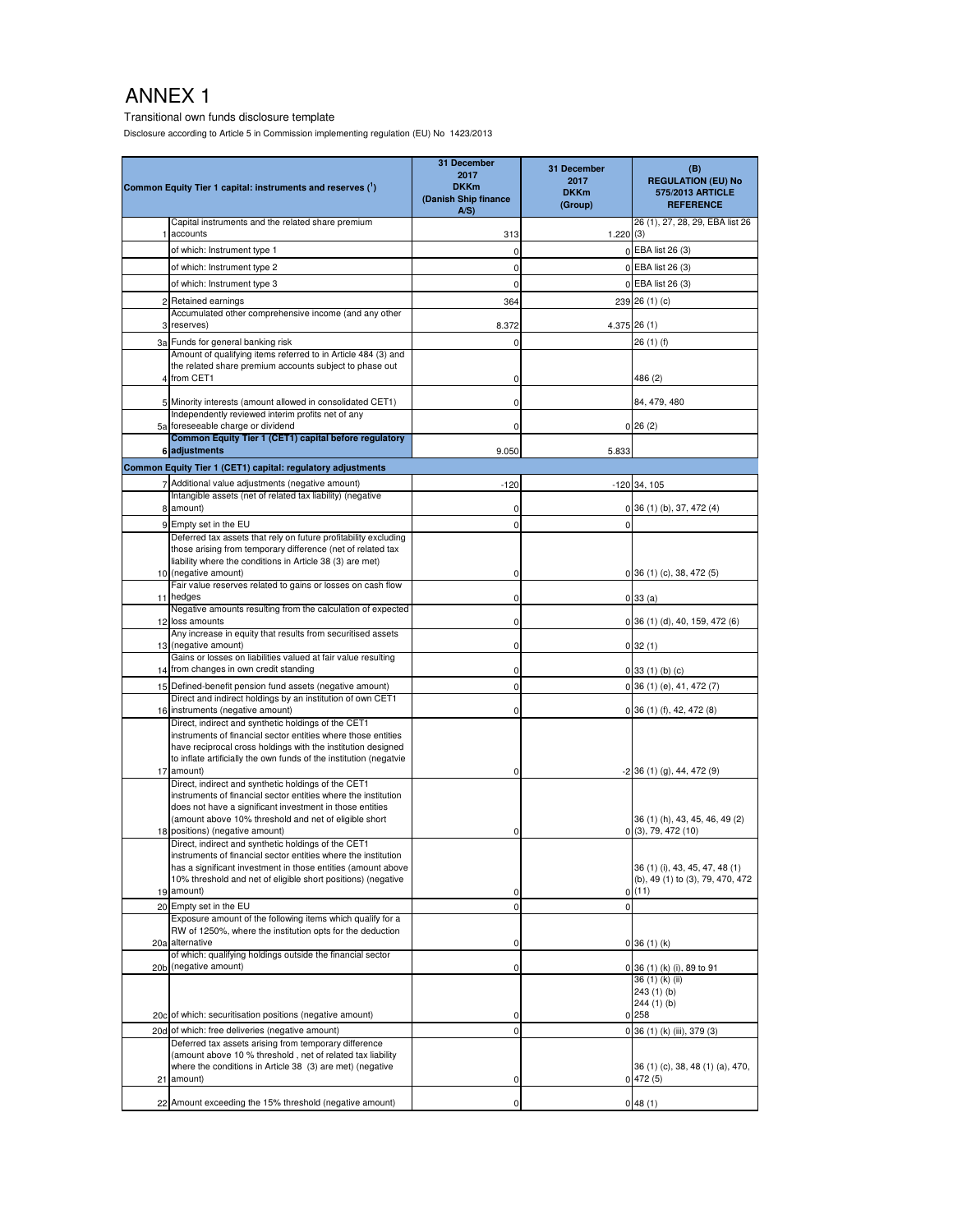|                 | of which: direct and indirect holdings by the institution of the<br>CET1 instruments of financial sector entities where the       |                      |          | 36 (1) (i), 48 (1) (b), 470, 472             |
|-----------------|-----------------------------------------------------------------------------------------------------------------------------------|----------------------|----------|----------------------------------------------|
|                 | 23 institution has a significant investment in those entities                                                                     | 0                    |          | 0(11)                                        |
| 24              | Empty set in the EU                                                                                                               | $\mathbf 0$          | $\Omega$ |                                              |
| 25              | of which: deferred tax assets arising from temporary<br>difference                                                                | 0                    |          | 36 (1) (c), 38, 48 (1) (a), 470,<br>0 472(5) |
| 25a             | Losses for the current financial year (negative amount)                                                                           | 0                    |          | $0$ 36 (1) (a), 472 (3)                      |
| 25 <sub>b</sub> | Foreseeable tax charges relating to CET1 items (negative<br>amount)                                                               | 0                    |          | $0$ 36 (1) (l)                               |
|                 | Regulatory adjustments applied to Common Equity Tier 1 in                                                                         |                      |          |                                              |
| 26              | respect of amounts subject to pre-CRR treatment<br>Regulatory adjustments relating to unrealised gains and                        | 0                    | 0        |                                              |
| 26a             | losses pursuant to Articles 467 and 468                                                                                           | 0                    | 0        |                                              |
|                 | Amount to be deducted from or added to Common Equity<br>Tier 1 capital with regard to additional filters and deductions           |                      |          |                                              |
|                 | 26b required pre CRR                                                                                                              | 0                    |          | 0481                                         |
| 27              | Qualifying AT1 deductions that exceeds the AT1 capital of<br>the institution (negative amount)                                    | 0                    |          | $0$ 36 (1) (j)                               |
|                 | Total regulatory adjustments to Common Equity Tier 1                                                                              |                      |          |                                              |
|                 | 28 (CET1)<br>29 Common Equity Tier 1 (CET1) capital                                                                               | 8.930<br>$\mathbf 0$ | 5.712    |                                              |
|                 | Additional Tier 1 (AT1) capital: instruments                                                                                      |                      |          |                                              |
|                 | Capital instruments and the related share premium                                                                                 |                      |          |                                              |
| 30              | accounts<br>of which: classified as equity under applicable accounting                                                            | 0                    |          | 0, 51, 52                                    |
| 31              | standards                                                                                                                         | 0                    | 0        |                                              |
| 32              | of which: classified as liabilities under applicable accounting<br>standards                                                      | 0                    | 0        |                                              |
|                 | Amount of qualifying items referred to in Article 484 (4) and                                                                     |                      |          |                                              |
| 33              | the related share premium accounts subject to phase out<br>from AT1                                                               | 0                    |          | 0 486(3)                                     |
|                 | Public sector capital injections grandfathered until 1 january                                                                    |                      |          |                                              |
|                 | 2018<br>Qualifying Tier 1 capital included in consolidated AT1 capital                                                            | 0                    |          | 0 483(3)                                     |
|                 | (including minority interest not included in row 5) issued by                                                                     |                      |          |                                              |
| 34              | subsidiaries and held by third parties<br>of which: instruments issued by subsidiaries subject to                                 | 0                    |          | 0 85, 86, 480                                |
| 35              | phase-out                                                                                                                         | 0                    |          | 0 486(3)                                     |
|                 | Additional Tier 1 (AT1) capital before regulatory<br>36 adjustments                                                               | 0                    | 0        |                                              |
|                 | Additional Tier 1 (AT1) capital: regulatory adjustments                                                                           |                      |          |                                              |
|                 | Direct and indirect holdings by an institution of own AT1                                                                         |                      |          |                                              |
| 37              | instruments (negative amount)                                                                                                     | 0                    |          | 0 52 (1) (b), 56 (a), 57, 475 (2)            |
|                 | Holdings of the AT1 instruments of financial sector entities                                                                      |                      |          |                                              |
|                 | where those entities have reciprocal cross holdings with the<br>institution designed to inflate artificially the own funds of the |                      |          |                                              |
|                 | 38 institution (negative amount)                                                                                                  | 0                    |          | $0$ 56 (b), 58, 475 (3)                      |
|                 | Direct, indirect and synthetic holdings of the AT1<br>instruments of financial sector entities where the institution              |                      |          |                                              |
|                 | does not have a significant investment in those entities                                                                          |                      |          |                                              |
| 39              | (amount above 10% threshold and net of eligible short<br>positions) (negative amount)                                             | 0                    |          | $0$ 56 (c), 59, 60, 79, 475 (4)              |
|                 | Direct, indirect and synthetic holdings of the AT1                                                                                |                      |          |                                              |
|                 | instruments of financial sector entities where the institution<br>has a significant investment in those entities (amount above    |                      |          |                                              |
|                 | 10% threshold and net of eligible short positions) (negative                                                                      |                      |          |                                              |
|                 | 40 amount)                                                                                                                        | 0                    |          | 0 56 (d), 59, 79, 475 (4)                    |
|                 | Regulatory adjustments applied to Additional Tier 1 capital                                                                       |                      |          |                                              |
|                 | in respect of amounts subject to pre-CRR treatment and<br>transitional treatments subject to phase-out as prescribed in           |                      |          |                                              |
| 41              | Regulation (EU) No 585/2013 (ie. CRR residual amounts)                                                                            | 0                    | 0        |                                              |
|                 | Residual amounts deducted from Additional Tier 1 capital<br>with regard to deduction from Common Equity Tier 1 capital            |                      |          | 472, 473(3)(a), 472 (4), 472                 |
|                 | during the transitional period pursuant to article 472 of                                                                         |                      |          | (6), 472 (8) (a), 472 (9), 472               |
|                 | 41a Regulation (EU) No 575/2013<br>Residual amounts deducted from Additional Tier 1 capital                                       | 0                    |          | $0(10)(a)$ , 472 (11) (a)                    |
|                 | with regard to deduction from Tier 2 capital during the                                                                           |                      |          |                                              |
|                 | transitional period pursuant to article 475 of Regulation (EU)<br>41b No 575/2013                                                 | 0                    |          | $0 477, 477(3), 477(4)$ (a)                  |
|                 | Amounts to be deducted from added to Additional Tier 1                                                                            |                      |          |                                              |
|                 | capital with regard to additional filters and deductions<br>41c required pre- CRR                                                 | 0                    |          | 0 467, 468, 481                              |
|                 | Qualifying T2 deductions that exceed the T2 capital of the                                                                        |                      |          |                                              |
| 42              | institution (negative amount)<br>Total regulatory adjustments to Additional Tier 1 (AT1)                                          | 0                    |          | 0,56(e)                                      |
|                 | 43 capital                                                                                                                        | 0                    | 0        |                                              |
|                 | 44 Additional Tier 1 (AT1) capital                                                                                                | 0                    | 0        |                                              |
|                 | 45 Tier 1 capital (T1 = CET1 + AT1)<br>Tier 2 (T2) capital: instruments and provisions                                            | 8.930                | 5.712    |                                              |
|                 | Capital instruments and the related share premium                                                                                 |                      |          |                                              |
|                 | 46 accounts                                                                                                                       | 0                    |          | 1.957 62, 63                                 |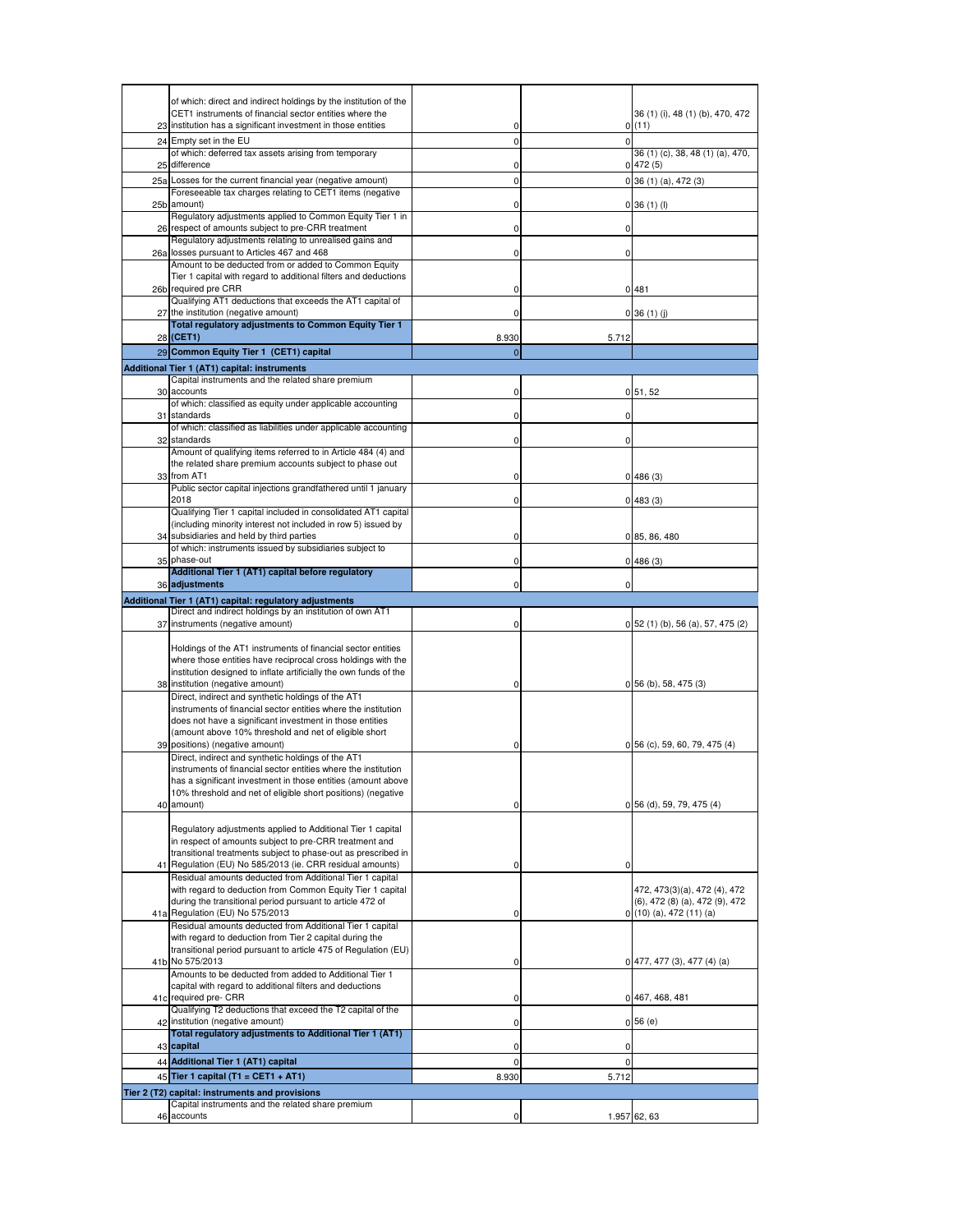|     | Amount of qualifying items referred to in Article 484 (5) and                                                                |           |        |                                            |
|-----|------------------------------------------------------------------------------------------------------------------------------|-----------|--------|--------------------------------------------|
|     | the related share premium accounts subject to phase out                                                                      |           |        |                                            |
| 47  | from T <sub>2</sub>                                                                                                          | 0         |        | 0 486(4)                                   |
|     | Public sector capital injections grandfathered until 1 january<br>2018                                                       |           |        |                                            |
|     | Qualifying own funds instruments included in consolidated                                                                    | 0         |        | 0 483(4)                                   |
|     | T2 capital (including minority interest and AT1 instruments                                                                  |           |        |                                            |
|     | not included in rows 5 or 34) issued by subsidiaries and held                                                                |           |        |                                            |
|     | 48 by third party                                                                                                            | 0         |        | 0 87, 88, 480                              |
| 49  | of which: instruments issued by subsidiaries subject to<br>phase-out                                                         | 0         |        |                                            |
|     | 50 Credit risk adjustments                                                                                                   | 0         |        | 0 486(4)<br>$0 62$ (c) & (d)               |
|     | 51 Tier 2 (T2) capital before regulatory adjustment                                                                          | $\pmb{0}$ | 1.957  |                                            |
|     | Tier 2 (T2) capital: regulatory adjustments                                                                                  |           |        |                                            |
|     | Direct and indirect holdings by an institution of own T2                                                                     |           |        |                                            |
|     | 52 instruments and subordinated loans (negative amount)                                                                      | 0         |        | 0 63 (b) (i), 66 (a), 67, 477 (2)          |
|     |                                                                                                                              |           |        |                                            |
|     | Holdings of the T2 instruments and subordinated loans of<br>financial sector entities where those entities have reciprocal   |           |        |                                            |
|     | cross holdings with the institutions designed to inflate                                                                     |           |        |                                            |
|     | 53 artificially the own funds of the institution (negative amount)                                                           | 0         |        | $0$ 66 (b), 68, 477 (3)                    |
|     |                                                                                                                              |           |        |                                            |
|     | Direct, indirect and synthetic holdings of the T2 instruments                                                                |           |        |                                            |
|     | and subordinated loans of financial sector entities where the<br>institution does not have a significant investment in those |           |        |                                            |
|     | entities (amount above 10 % threshold and net of eligible                                                                    |           |        |                                            |
| 54  | short positions) (negative amount)                                                                                           | 0         |        | 0 66 (c), 69, 70, 79, 477 (4)              |
|     | Of which new holdings not subject to transitional                                                                            |           |        |                                            |
|     | 54a arrangements                                                                                                             | 0         | 0      |                                            |
|     | Of which holdings existing befor 1 January 2013 and subject<br>54b to transitional arrangements                              | 0         | 0      |                                            |
|     |                                                                                                                              |           |        |                                            |
|     | Direct, indirect and synthetic holdings of the T2 instruments                                                                |           |        |                                            |
|     | and subordinated loans of financial sector entities where the                                                                |           |        |                                            |
|     | institution has a significant investment in those entities (net                                                              |           |        |                                            |
|     | 55 of eligible short positions) (negative amounts)                                                                           | 0         |        | 0 66 (d), 69, 79, 477 (4)                  |
|     | Regulatory adjustments applied to tier 2 in respect of                                                                       |           |        |                                            |
|     | amounts subject to pre-CRR treatment and transitional                                                                        |           |        |                                            |
|     | treatments subject to phase out as prescribed in Regulation                                                                  |           |        |                                            |
|     | 56 (EU) No 575/2013 (i.e. CRR residual amounts)                                                                              | 0         | 0      |                                            |
|     | Residual amounts deducted from Tier 2 capital with regard<br>to deduction from Common Equity Tier 1 capital during the       |           |        | 472, 472(3)(a), 472 (4), 472               |
|     | transitional period pursuant to article 472 of Regulation (EU)                                                               |           |        | $(6)$ , 472 $(8)$ , 472 $(9)$ , 472 $(10)$ |
|     | 56a No 575/2013                                                                                                              | 0         |        | $0($ a), 472 $(11)(a)$                     |
|     | Residual amounts deducted from Tier 2 capital with regard                                                                    |           |        |                                            |
|     | to deduction from Additional Tier 1 capital during the<br>transitional period pursuant to article 475 of Regulation (EU)     |           |        | 475, 475 (2) (a), 475 (3), 475             |
|     | 56b No 575/2013                                                                                                              | 0         |        | 0(4)(a)                                    |
|     | Amounts to be deducted from or added to Tier 2 capital with                                                                  |           |        |                                            |
|     | regard to additional filters and deductions required pre-                                                                    |           |        |                                            |
|     | 56c CRR                                                                                                                      | 0         |        | 0 467, 468, 481                            |
|     | 57 Total regulatory adjustments to Tier 2 (T2) capital                                                                       | 0         | 0      |                                            |
|     | 58 Tier 2 (T2) capital                                                                                                       | $\pmb{0}$ | 1.957  |                                            |
|     | 59 Total capital (TC = T1 + T2)                                                                                              | 8.930     | 7.669  |                                            |
|     | Hisk weighted assets in respect of amounts subject to pre-                                                                   |           |        |                                            |
|     | CRR treatment and transitional treatments subject to phase                                                                   |           |        |                                            |
|     | out as prescribed in Regulation (EU) No 575/2013 (i.e. CRR<br>residual amount)                                               |           |        |                                            |
| 59a |                                                                                                                              | 45.312    | 45.978 |                                            |
|     | Of which: items not deducted from CET1 (Regulation (EU)                                                                      |           |        |                                            |
|     | No 575/2013 residual amounts) (items to be detailed line by                                                                  |           |        |                                            |
|     | line, e.g. Deferred tax assets that rely on future profitability                                                             |           |        | 472, 472 (5), 472 (8) (b), 472             |
|     | net of related tax liability, indirect holdings of own CET1, etc)                                                            | 0         |        | $0(10)$ (b), 472 (11) (b)                  |
|     | Of which:items not deducted from AT1 items (Regulation                                                                       |           |        |                                            |
|     | (EU) No 575/2013 residual amounts) (items to be detailed                                                                     |           |        |                                            |
|     | line by line, e.g. Reciprocal cross holdings in T2                                                                           |           |        |                                            |
|     | instruments, direct holdings of non-significant investments in<br>the capital of other financial sector entities, etc.)      |           |        | 475, 475 (2) (b), 475 (2) ©,               |
|     | Items not deducted from T2 items (Regulation (EU) No                                                                         | 0         |        | 0 475(4)(b)                                |
|     | 575/2013 residual amounts) (items to be detailed line by                                                                     |           |        |                                            |
|     | line, e.g. Indirect holdings of own T2 instruments, indirect                                                                 |           |        |                                            |
|     | holdings of non-significant investments in the capital of other                                                              |           |        |                                            |
|     | financial sector entities, indirect holdings of significant<br>investments in the capital of other financial sector entities |           |        | 477, 477 (2) (b), 477 (2) (c),             |
|     | etc)                                                                                                                         | 0         |        | 0 477(4)(b)                                |
|     | 60 Total risk-weighted assets                                                                                                | 45.312    | 45.978 |                                            |
|     | <b>Capital ratios and buffers</b>                                                                                            |           |        |                                            |
|     | Common Equity Tier 1 (as a percentage of total risk                                                                          |           |        |                                            |
|     | 61 exposure amount                                                                                                           | 19,7%     |        | 12,4% 92 (2) (a), 465                      |
|     | 62 Tier 1 (as a percentage of total risk exposure amount                                                                     | 19,7%     |        | 12,4% 92 (2) (b), 465                      |
|     | 63 Total capital (as a percentage of total risk exposure amount                                                              |           |        |                                            |
|     |                                                                                                                              | 19,7%     |        | 16,7% 92 (2) (c)                           |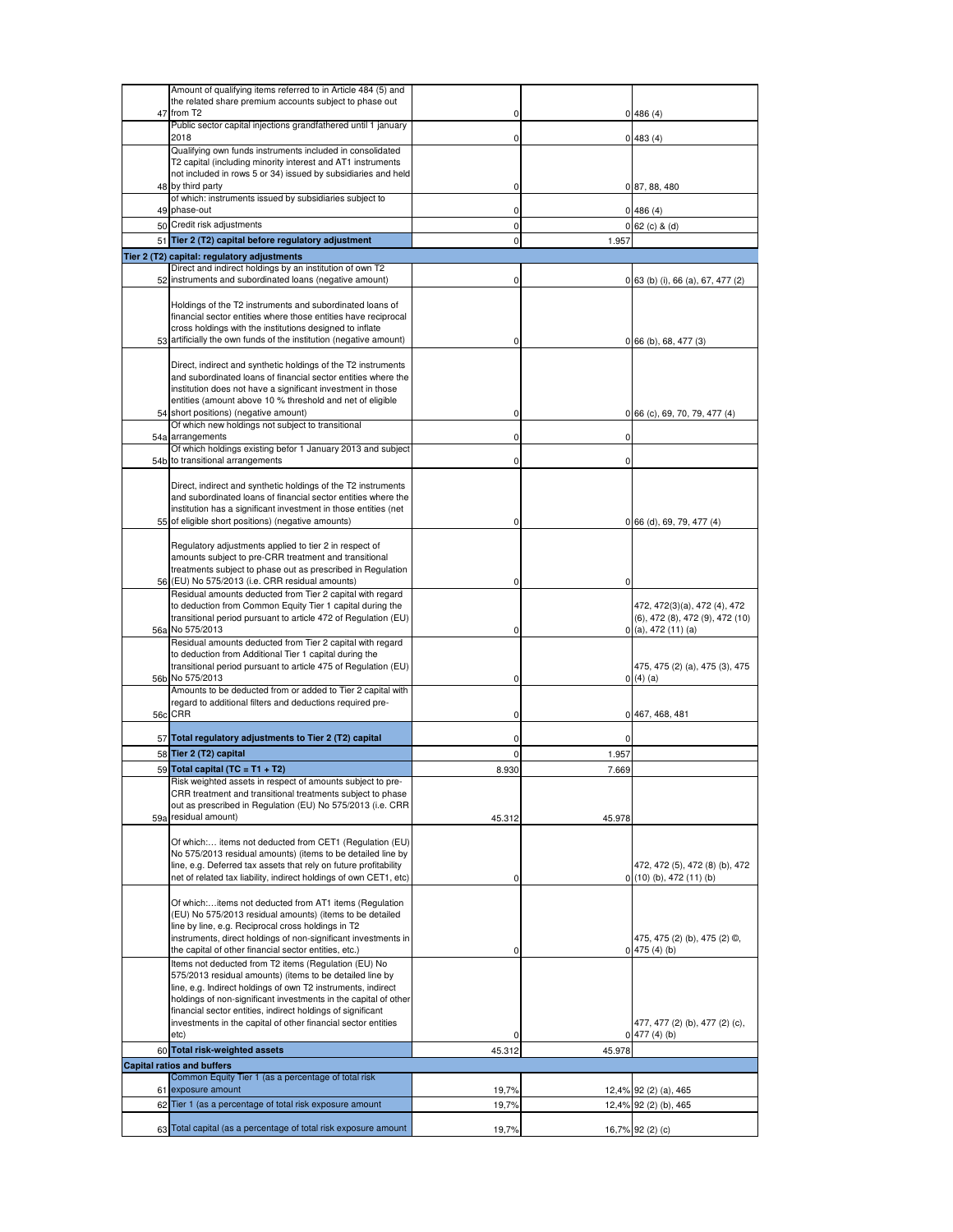|    | Institution specific buffer requirement (CET1 requirement in                                                                 |                     |                     |                                     |
|----|------------------------------------------------------------------------------------------------------------------------------|---------------------|---------------------|-------------------------------------|
|    | accordance with article 92 (1) (a) plus capital conservation                                                                 |                     |                     |                                     |
|    | and countercyclical buffer requirements plus a systemic risk                                                                 |                     |                     |                                     |
|    | buffer, plus systemically important institution buffer                                                                       |                     |                     |                                     |
|    | 64 expressed as a percentage of total risk exposure amount) <sup>1)</sup>                                                    | 10,8%               |                     | 10,8% CRD 128, 129, 140             |
|    | 65 of which: capital conservation buffer requirement                                                                         | 1,3%                | 1,3%                |                                     |
|    | 66 of which: countercyclical buffer requirement                                                                              | 0,2%                | 0,2%                |                                     |
| 67 | of which: systemic risk buffer requirement                                                                                   | 0,0%                | 0,0%                |                                     |
|    |                                                                                                                              |                     |                     |                                     |
|    | of which: Global Systemically Important Institution (G-SII) or                                                               |                     |                     |                                     |
|    | 67a Other Systemically Important Institution (O-SII) buffer                                                                  | not yet implemented | not yet implemented | CRD 131                             |
|    | Common Equity Tier 1 available to meet buffers (as a<br>68 percentage of risk exposure amount) <sup>2)</sup>                 | 8,9%                |                     | 1,7% CRD 128                        |
|    |                                                                                                                              |                     |                     |                                     |
|    | 69 [non-relevant in EU regulation]                                                                                           | N/A                 | N/A                 |                                     |
|    | 70 [non-relevant in EU regulation]                                                                                           | N/A                 | N/A                 |                                     |
|    | 71 [non-relevant in EU regulation]                                                                                           | N/A                 | N/A                 |                                     |
|    | Amounts below the thresholds for deduction (before risk-weighting)                                                           |                     |                     |                                     |
|    | Direct and indirect holdings of the capital of financial sector                                                              |                     |                     |                                     |
|    | entities where the institution does not have a significant                                                                   |                     |                     | 36 (1) (h), 45, 46, 472 (10)        |
|    | investment in those entities (amount below 10% threshold                                                                     |                     |                     | 56 (c), 59, 60, 475 (4), 66 (c),    |
|    | 72 and net of eligible short positions                                                                                       | 0                   |                     | 0 69, 70, 477(4)                    |
|    | Direct and indirect holdings of the CET1 instruments of<br>financial sector entities where the institution has a significant |                     |                     |                                     |
|    | investment in those entities (amount below 10% threshold                                                                     |                     |                     |                                     |
|    | 73 and net of eligible short positions                                                                                       | 0                   |                     | 0 36 (1) (i), 45, 48, 470, 472 (11) |
|    | 74 Empty set in the EU                                                                                                       | N/A                 | N/A                 |                                     |
|    | Deferred tax assets arising from temporary difference                                                                        |                     |                     |                                     |
|    | (amount below 10 % threshold, net of related tax liability                                                                   |                     |                     |                                     |
|    | 75 where the conditions in Article 38 (3) are met)                                                                           | 0                   |                     | 0 36 (1) (c), 38, 48, 470, 472 (5)  |
|    | Applicable caps on the inclusion of provisions in Tier 2                                                                     |                     |                     |                                     |
|    | Credit risk adjustments included in T2 in respect of                                                                         |                     |                     |                                     |
|    | exposures subject to standardised approach (prior to the                                                                     |                     |                     |                                     |
|    | 76 application of the cap)                                                                                                   | 0                   |                     | 062                                 |
|    | Cap on inclusion of credit risk adjustments in T2 under<br>77 standardised approach                                          | 0                   |                     | 062                                 |
|    | Credit risk adjustments included in T2 in respect of                                                                         |                     |                     |                                     |
|    | exposures subject to internal rating-based approach (prior                                                                   |                     |                     |                                     |
|    | 78 to the application of the cap)                                                                                            | 0                   |                     | 062                                 |
|    | Cap for inclusion of credit risk adjustments in T2 under                                                                     |                     |                     |                                     |
|    | 79 internal ratings-based approach                                                                                           | 0                   |                     | 062                                 |
|    | Capital instruments subject to phase-out arrangements (only applicable between 1 Jan 2014 and 1 Jan 2022)                    |                     |                     |                                     |
|    | - Current cap on CET1 instruments subject to phase-out                                                                       |                     |                     |                                     |
|    | 80 arrangements                                                                                                              | 20                  |                     | $0$ 484 (3), 486 (2) & (5)          |
|    | - Amount excluded from CET1 due to cap (excess over cap                                                                      |                     |                     |                                     |
|    | 81 after redemptions and maturities)                                                                                         | N/A                 | N/A                 | 484 (3), 486 (2) & (5)              |
|    | - Current cap on AT1 instruments subject to phase-out<br>82 arrangements                                                     | 0                   |                     |                                     |
|    | - Amount excluded from AT1 due to cap (excess over cap                                                                       |                     |                     | $0$ 484 (4), 486 (3) & (5)          |
|    | 83 after redemptions and maturities)                                                                                         | 0                   |                     | $0$ 484 (4), 486 (3) & (5)          |
|    | - Current cap on T2 instruments subject to phase-out                                                                         |                     |                     |                                     |
|    | 84 arrangements                                                                                                              | 0                   |                     | $0$ 484 (5), 486 (4) & (5)          |
|    | - Amount excluded from T2 due to cap (excess over cap                                                                        |                     |                     |                                     |
|    | 85 after redemptions and maturities)                                                                                         | 0                   |                     | $0$ 484 (5), 486 (4) & (5)          |
|    | (1) 'N/A' inserted if the question is not applicable                                                                         |                     |                     |                                     |

 $1)$  CET1 capital requirement including buffer requirements

<sup>2)</sup> CET1 capital ratio as reported, less minimum requirement of 4.5% (excluding buffer requirements) and less any CET1 items used to meet the Tier 1 and total<br>capital requirements.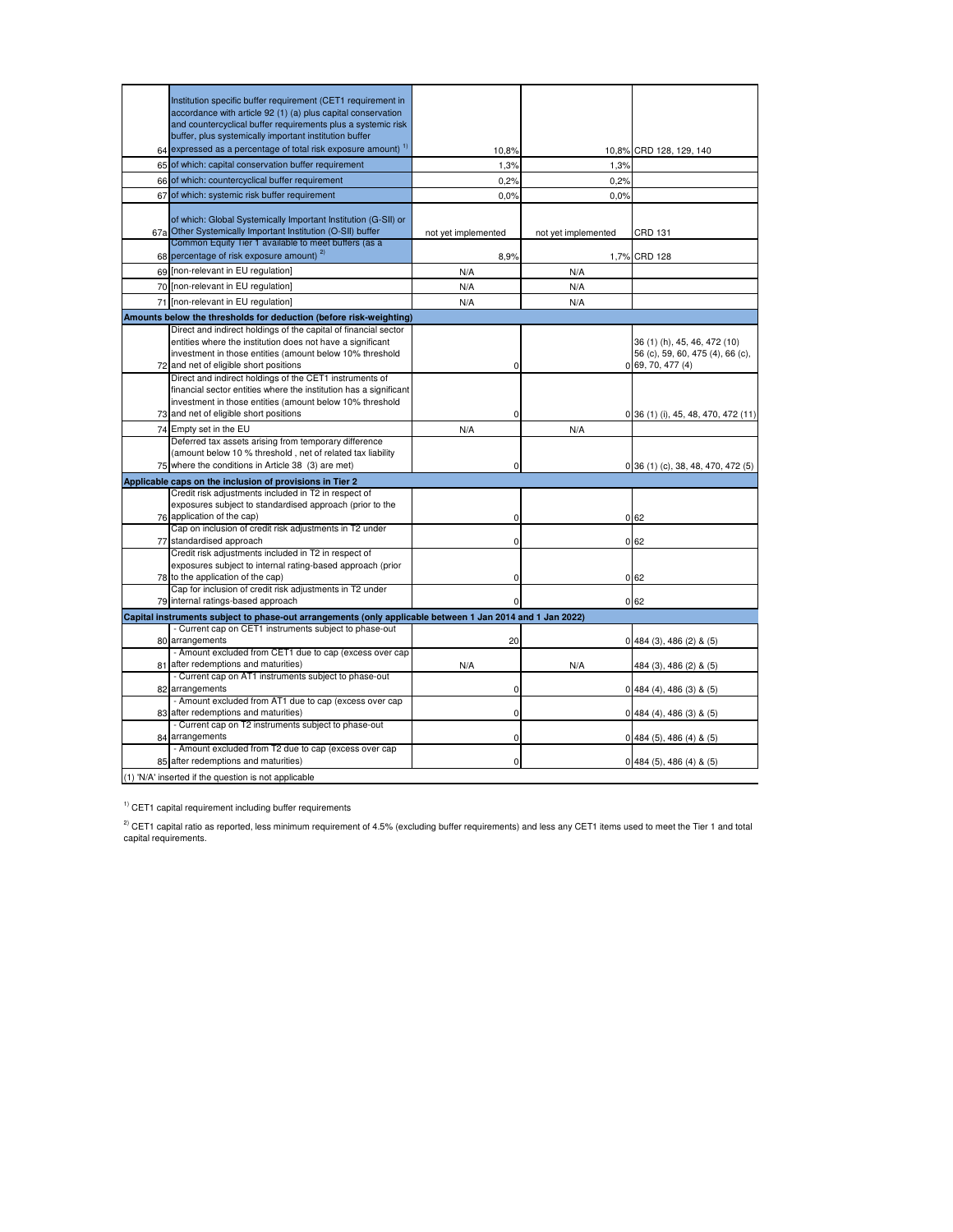Subordinated debt

|                |                                                                                                                 | <b>DKK</b>                                                    |
|----------------|-----------------------------------------------------------------------------------------------------------------|---------------------------------------------------------------|
| <b>Common</b>  | Capital instruments' main features template (1)                                                                 | Tier <sub>2</sub>                                             |
|                | Issuer                                                                                                          | Danish Ship Finance Holding A/S                               |
| $\overline{2}$ | Unique identifier (eg CUSIP, ISIN or Bloomberg identifier for private placement                                 | N/A                                                           |
|                | 3 Governing law(s) of the instrument                                                                            | Danish                                                        |
|                | <b>Regulatory treatment</b>                                                                                     |                                                               |
|                | 4 Transitional CRR rules                                                                                        | Tier <sub>2</sub>                                             |
|                | 5 Post-transitional CRR rules                                                                                   | Tier <sub>2</sub>                                             |
|                | 6 Eligible at solo/(sub-)consolidated/solo & (sub-)consolidated                                                 | Solo & Consolidated                                           |
|                | 7 Instrument type (types to be specified by each jurisdiction)                                                  | Subordinated Floating Rate Convertible Tier 2                 |
|                | 8 Amount recognised in regulatory capital (currency in million, as of most recent reporting date)               | 2.000.00                                                      |
|                | 9 Nominal amount of instrument                                                                                  | 2.000.000.000,00                                              |
|                | 9a Issue price                                                                                                  | 100.00                                                        |
|                | 9b Redemption price                                                                                             | 100.00                                                        |
|                | 10 Accounting classification                                                                                    | Liability - amortised cost                                    |
|                | 11 Original date of issuance                                                                                    | 15. november 2016                                             |
|                | 12 Perpeptual or dated                                                                                          | Dated                                                         |
|                | 13 Original maturity date                                                                                       | 15. maj 2037                                                  |
|                | 14 Issuer call subject to prior supervisory approval                                                            | <b>No</b>                                                     |
|                | 15 Optional call date, contingent call dates, and redemption amount                                             | 15. maj 2022                                                  |
|                | 16 Subsequent call dates, if applicable                                                                         | Any interest payment date after Call date up to maturity date |
|                | Coupons / dividends                                                                                             |                                                               |
|                | 17 Fixed or floating dividend/coupon                                                                            | Floating (Floored at 0 pct)                                   |
|                | 18 Coupon rate and any related index                                                                            | CIBOR3M + 850 bps (spread)                                    |
|                | 19 Existence of a dividend stopper                                                                              | Yes                                                           |
|                | 20a Fully discretionary, partially discretionary or mandatory (in terms of timing                               | No                                                            |
|                | 20b Fully discretionary, partially discretionary or mandatory (in terms of amount)                              | Mandatory                                                     |
|                | 21 Existence of step up or other incentive to redeem                                                            | Yes                                                           |
|                | 22 Noncumulative or cumulative                                                                                  | Cumulative                                                    |
|                | 23 Convertible or non-convertible                                                                               | Convertible                                                   |
|                | 24 If convertible, conversion trigger (s)                                                                       | Common equity Tier-1 lower than 7%                            |
|                | 25 If convertible, fully or partially                                                                           | Fully                                                         |
|                | 26 If convertible, conversion rate                                                                              | "Par value" of the ordinary share                             |
|                | 27 If convertible, mandatory or optional conversion                                                             | <b>Both</b>                                                   |
|                | 28 If convertible, specifiy instrument type convertible into                                                    | Ordinary shares                                               |
|                | 29 If convertible, specifiy issuer of instrument it converts into                                               | Danish Ship Finance Holding A/S                               |
|                | 30 Write-down features                                                                                          | No                                                            |
|                | 31 If write-down, write-down trigger (s)                                                                        | N/A                                                           |
|                | 32 If write-down, full or partial                                                                               | N/A                                                           |
|                | 33 If write-down, permanent or temporary                                                                        | N/A                                                           |
|                | 34 If temporary write-down, description of write-up mechanism                                                   | N/A                                                           |
|                | 35 Position in subordination hierachy in liquidation (specify instrument type immediately senior to instrument) | Senior debt                                                   |
|                | 36 Non-compliant transitioned features                                                                          | No                                                            |
|                | 37 If yes, specifiy non-compliant features                                                                      | N/A                                                           |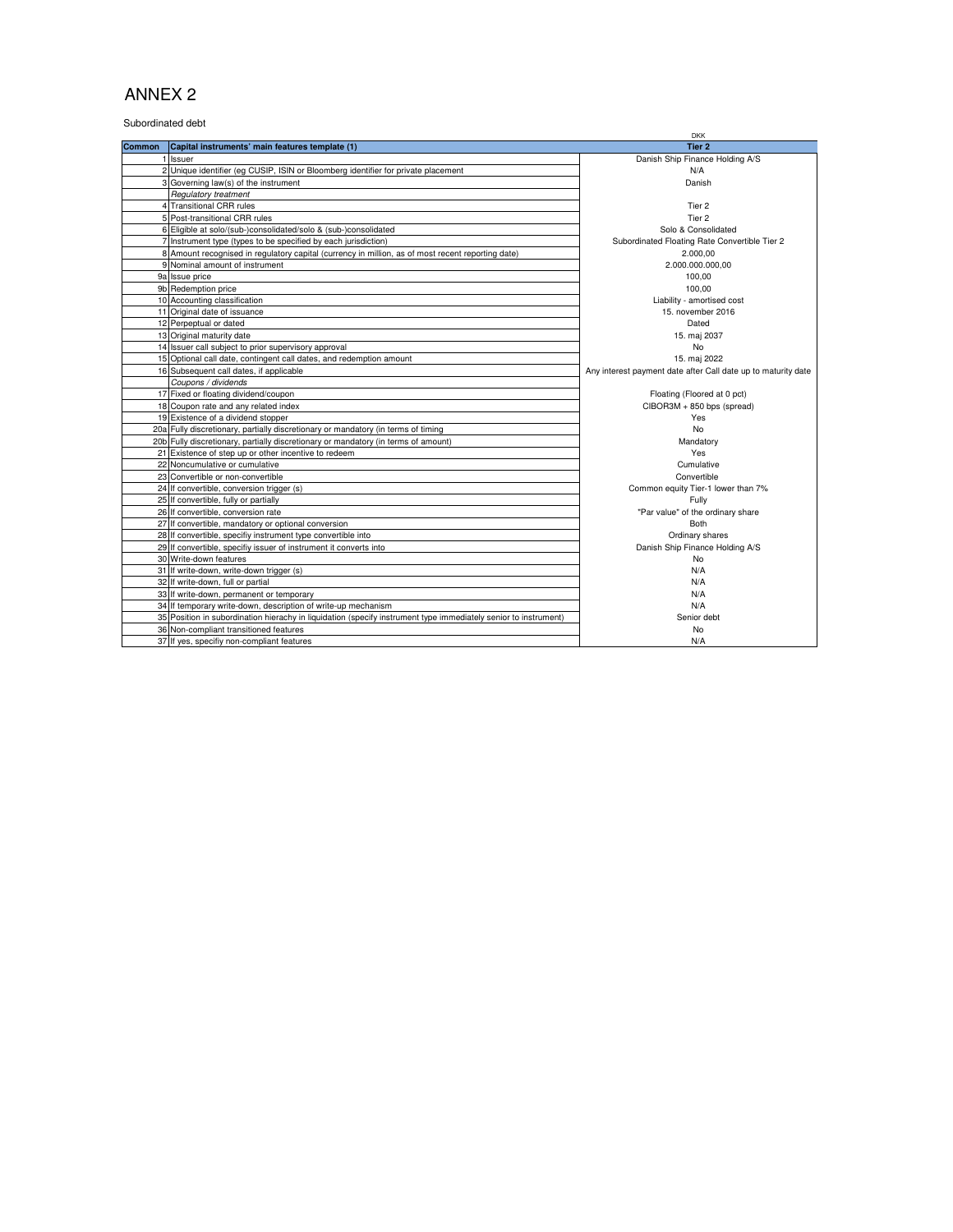#### **Capital requirements**

| <b>Capital adequacy</b>                                     |         |                                  |        |         |
|-------------------------------------------------------------|---------|----------------------------------|--------|---------|
|                                                             |         | Danish Ship Finance A/S<br>Group |        |         |
|                                                             | 2017    | 2016                             | 2017   | 2016    |
| <b>DKKm</b>                                                 |         |                                  |        |         |
| CET1 capital                                                | 8930    | 8781                             | 5711   | 6 1 3 0 |
| Tier 1 capital                                              | 8930    | 8781                             | 5711   | 6 1 3 0 |
| Total capital                                               | 8930    | 8781                             | 7669   | 8076    |
| Risk Exposure Amount                                        | 45 312  | 50 995                           | 45 978 | 51 033  |
| Capital requirements                                        | 4880    | 5451                             | 4952   | 5455    |
| Surplus of capital                                          | 4050    | 3 3 3 0                          | 2717   | 2621    |
| CET1 capital ratio, %                                       | 19,7    | 17,2                             | 12,4   | 12,0    |
| Tier 1 capital ratio, %                                     | 19,7    | 17,2                             | 12,4   | 12,0    |
| Total capital ratio, %                                      | 19,7    | 17,2                             | 16,7   | 15,8    |
|                                                             |         |                                  |        |         |
| Capital requirement Basel 1 floor                           | 3625    | 4 0 8 0                          | 3678   | 4 0 8 3 |
| Total capital adjusted according to rules for Basel 1 floor | 4 2 0 9 | 4513                             | 4271   | 5048    |
| Surplus of capital according to Basel 1 floor               | 4721    | 4 2 6 8                          | 3398   | 4848    |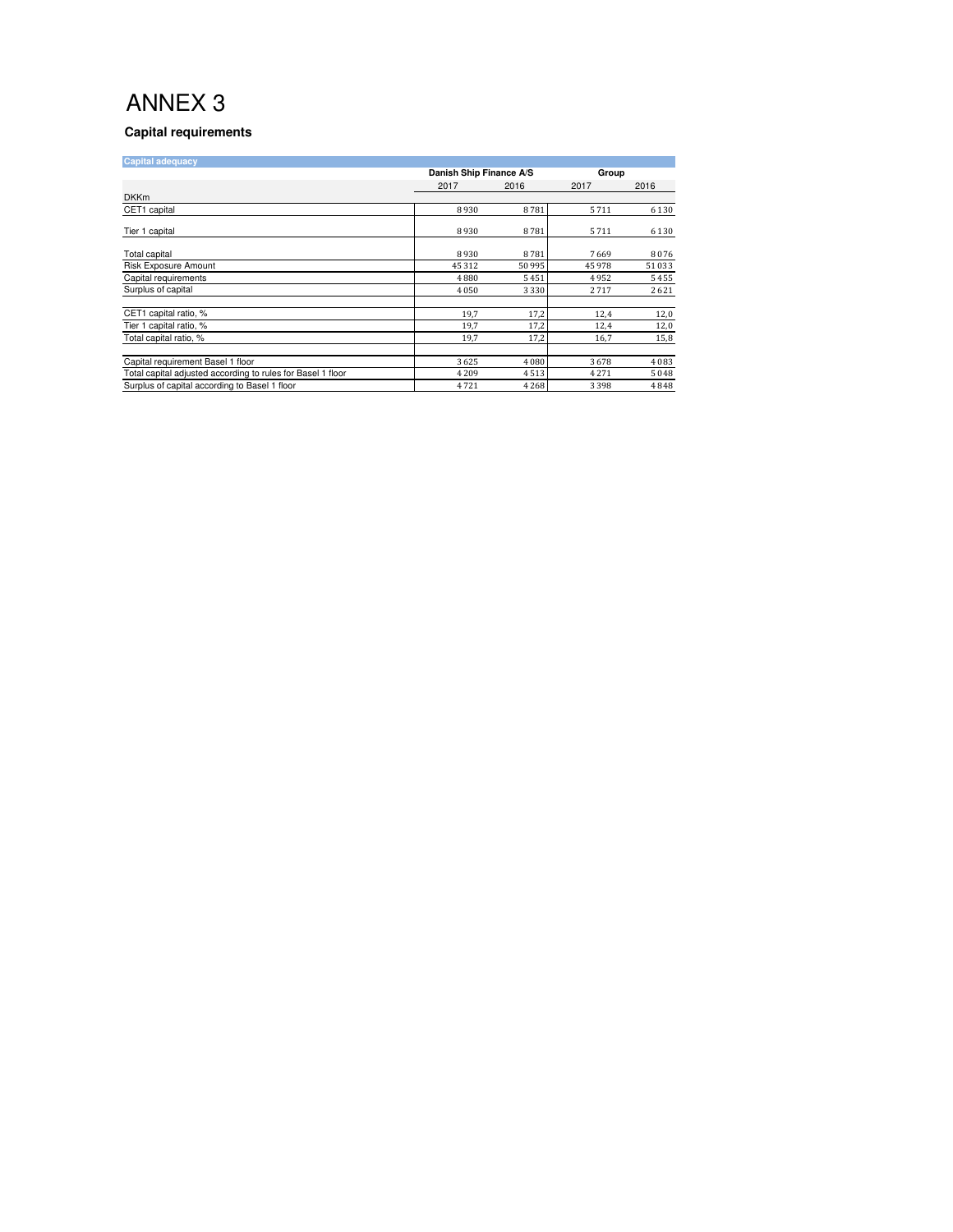### ANNEX 4 **Capital requirements**

г

| Amount of specific countercyclical capital buffer in Danish Ship Finance as of 31 December 2017 |        |
|-------------------------------------------------------------------------------------------------|--------|
|                                                                                                 |        |
| <b>DKKm</b>                                                                                     | 2017   |
| Institution-specific countercyclical buffer rate                                                | 0.23%  |
| <b>Total REA</b>                                                                                | 45 312 |
| Institution-specific countercyclical buffer                                                     | 105    |

# **Geographical distribution of credit risk exposure for the calculation of the countercyclical capital buffer for Danish Ship Finance as of 31 December 2016**

| $\%$                             | Share of relevant | Country buffer rate |
|----------------------------------|-------------------|---------------------|
| Belgium                          | 0,78%             | 0,00%               |
| Bermuda                          | 10,29%            | 0,00%               |
| <b>Bahamas</b>                   | 0,63%             | 0,00%               |
| Switzerland                      | 0,06%             | 0,00%               |
| Cyprus                           | 1,58%             | 0,00%               |
| Germany                          | 11,04%            | 0,00%               |
| Denmark                          | 29,17%            | 0,00%               |
| United Kingdom                   | 4,67%             | 0,00%               |
| France                           | 1,78%             | 0,00%               |
| Isle of Man                      | 2,28%             | 0,00%               |
| Iceland                          | 0,13%             | 1,25%               |
| Italy                            | 2,13%             | 0,00%               |
| Cayman Island                    | 4,05%             | 0,00%               |
| Liberia                          | 2,96%             | 0,00%               |
| Luxembourg                       | 4,52%             | 0,00%               |
| Marshall Island                  | 7,16%             | 0,00%               |
| The Netherlands                  | 1,95%             | 0,00%               |
| Norway                           | 10,30%            | 1,50%               |
| Panama                           | 0,36%             | 0,00%               |
| Sweden                           | 3,82%             | 2,00%               |
| Singapore                        | 0,35%             | 0,00%               |
| Other countries                  | 0,00%             | 0,00%               |
| Institution-specific buffer rate | 100%              | 0,23%               |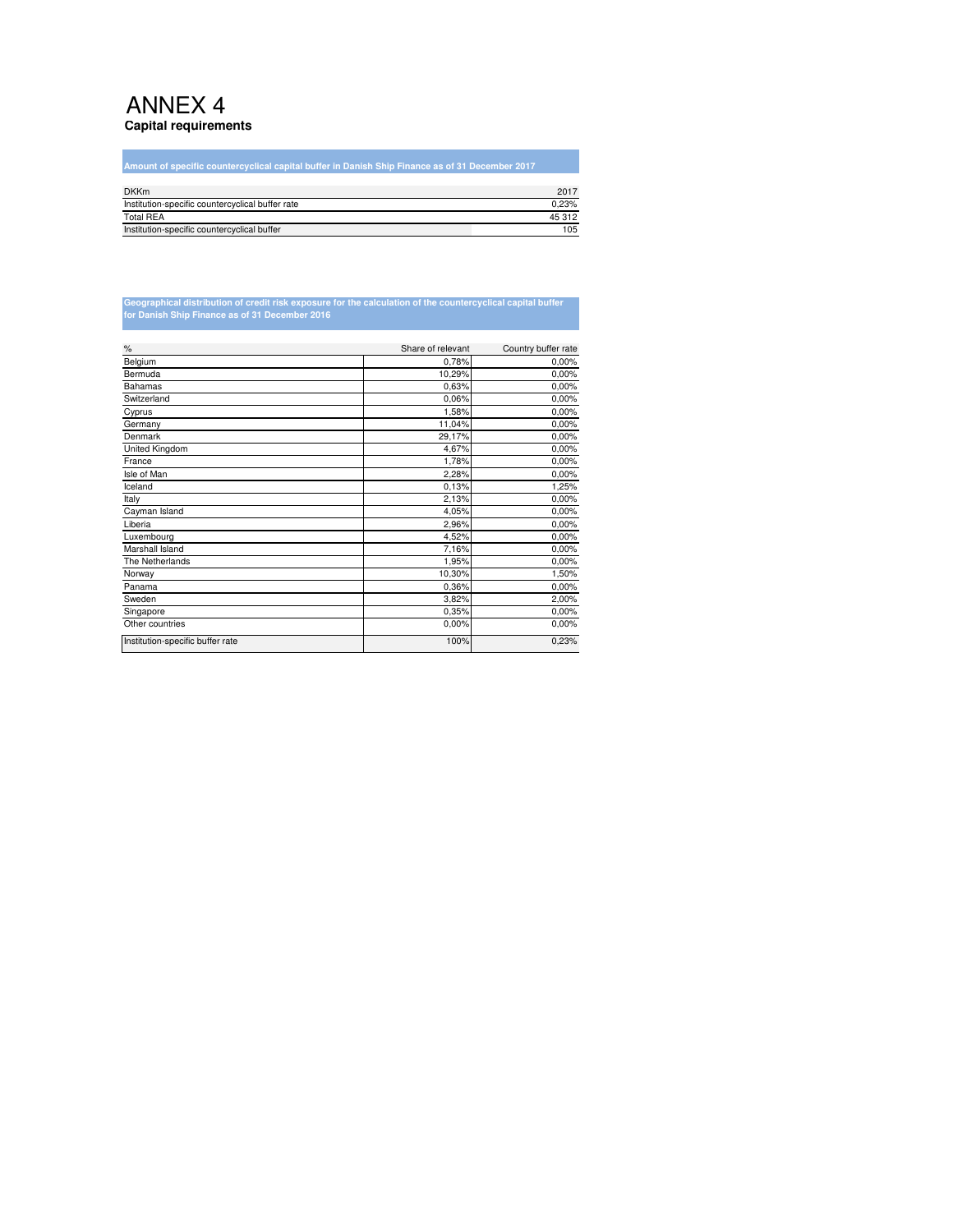**Capital requirements**

| <b>Capital requirements</b>                                    | Danish Ship<br>Finance A/S | Group   |
|----------------------------------------------------------------|----------------------------|---------|
| <b>DKKm</b>                                                    | 2017                       | 2017    |
| Capital requirement for credit risks, standardised approach    | 3 0 9 1                    | 3 1 4 4 |
| Capital requirement for credit risks, IRB                      |                            | ŋ       |
| Capital requirement for credit risk, default fund contribution |                            | 0       |
| Capital requirement for settlement risks                       |                            | 0       |
| Capital requirement for market risks                           | 369                        | 369     |
| Trading book                                                   | 369                        | 369     |
| of which VaR and SVaR                                          |                            | ŋ       |
| of which risks outside VaR and SVaR                            |                            | 0       |
| FX risk other operations                                       |                            | ŋ       |
| Capital requirement for credit value adjustment                | 46                         | 46      |
| Capital requirement for operational risks                      | 120                        | 120     |
| Capital requirement                                            | 3625                       | 3378    |
| Risk exposure amount credit risks                              | 38 627                     | 39 294  |
| Risk exposure amount settlement risks                          |                            | ŋ       |
| Risk exposure amount market risks                              | 4618                       | 4618    |
| Risk exposure amount credit value adjustment                   | 569                        | 569     |
| Risk exposure amount operational risks                         | 1497                       | 1497    |
| Risk exposure amount                                           | 45 312                     | 45 978  |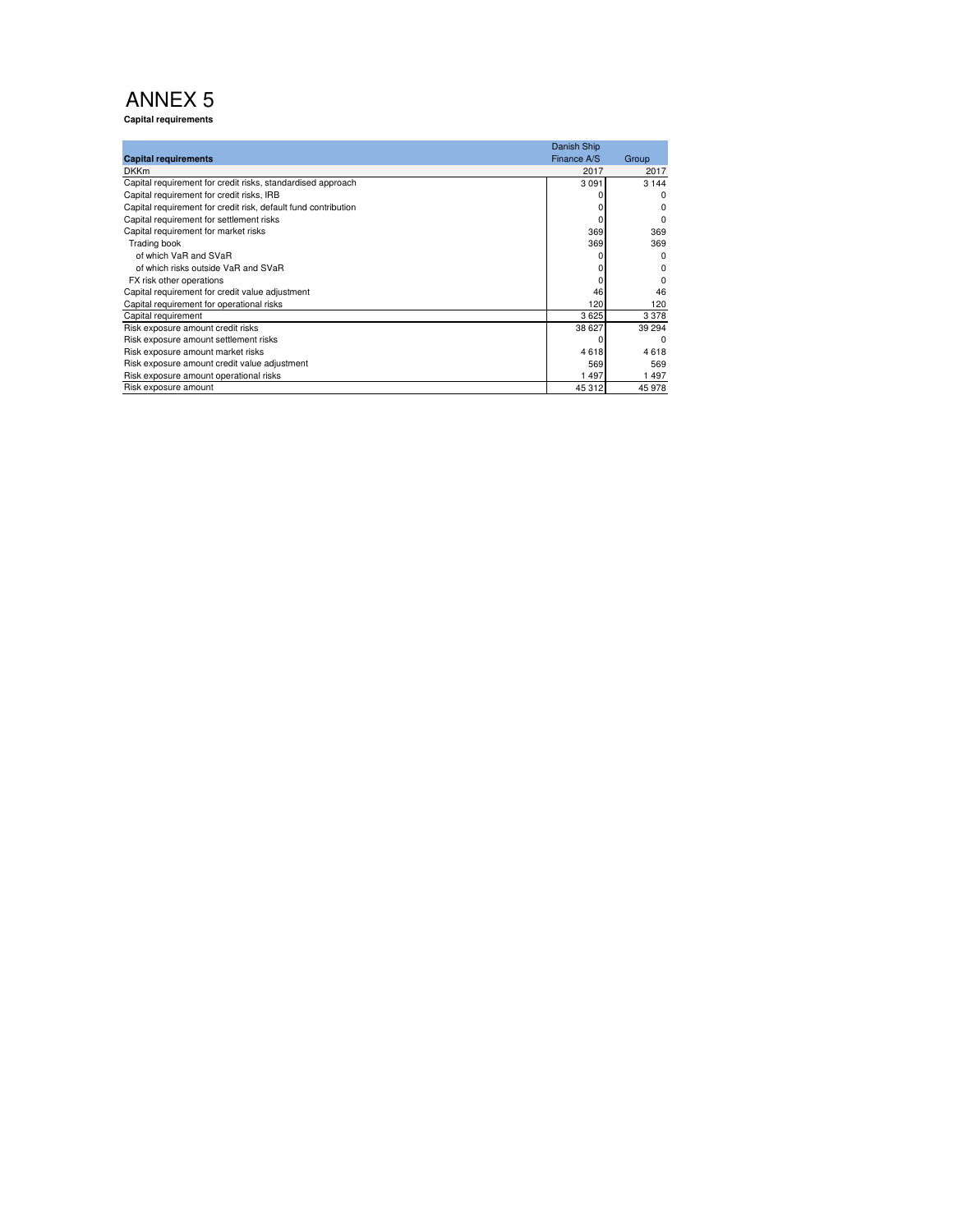#### **Capital requirements**

| <b>Risk Exposure Amount and Own funds requirement, 31 December 2017</b>   |                |                         |                      |                   |
|---------------------------------------------------------------------------|----------------|-------------------------|----------------------|-------------------|
|                                                                           |                |                         |                      |                   |
|                                                                           |                | Danish Ship Finance A/S | Group                |                   |
|                                                                           | Risk           |                         |                      |                   |
|                                                                           | exposure       | Own funds               | <b>Risk exposure</b> | Own funds         |
| <b>DKKm</b>                                                               | amount         | requirement             | amount               | requirement       |
| <b>Credit risks, STD</b><br>Central government or central bank exposures  | 38.627<br>146  | 3.090<br>12             | 39.295<br>302        | 3.144<br>24       |
| Regional governments or local authorities exposures                       | 0              | 0                       | 0                    | 0                 |
| Public sector entities exposures                                          | 0              |                         |                      |                   |
| Multilateral development banks exposures                                  | 0              | ŋ                       | 0<br>0               | 0<br>$\Omega$     |
| International organisation exposures                                      | 0              |                         | ŋ                    | $\Omega$          |
| Institutional exposures                                                   | 557            | 45                      | 559                  | 45                |
| Corporate exposures                                                       | 33.334         | 2.667                   | 33.843               | 2.707             |
| Retail exposures                                                          | 0              |                         | 0                    | 0                 |
| Exposures secured by mortgages on immovable property                      | 0              |                         | 0                    | <sup>0</sup>      |
| Exposures in default                                                      | 3.725          | 298                     | 3.725                | 298               |
| Exposures associated with particularly high risk                          | 0              |                         | 0                    | $\Omega$          |
| Exposures in the form of covered bonds                                    | 512            | 41                      | 512                  | 41                |
| Items representing securitisation positions                               | 0              |                         | 0                    | $\Omega$          |
| Exposures to institutions and corporates with a short-term credit assess  | 0              |                         | ŋ                    | $\Omega$          |
| Exposures in the form of units or shares in collective investment underta | 0              | $\Omega$                | 0                    | 0                 |
| Equity exposures                                                          | 0              | ŋ                       | 0                    | 0                 |
| Other items                                                               | 354            | 28                      | 354                  | 28                |
| Credit risks, IRB                                                         | 0              | $\mathbf{0}$            | 0                    | 0                 |
| Institutional exposures                                                   | $\overline{0}$ | $\Omega$                | $\overline{0}$       | 0                 |
| Corporate exposures                                                       | 0<br>0         | 0                       | 0                    | 0                 |
| of which specialised lending                                              |                | 0                       | 0                    | 0                 |
| Securitisation                                                            | 0              | n                       | 0                    | 0                 |
| Exposures without counterparties                                          | 0              | $\Omega$                | 0                    | 0                 |
| Credit risks, Default fund contribution                                   | 0<br>0         | 0<br>$\mathbf{0}$       | O<br>0               | 0<br>$\mathbf{0}$ |
| <b>Settlement risks</b>                                                   |                | 369                     |                      |                   |
| <b>Market risks</b>                                                       | 4.618<br>4.618 | 369                     | 4.618<br>4.618       | 369<br>369        |
| <b>Trading book</b>                                                       |                |                         |                      |                   |
| of which VaR and SVaR                                                     | 0              |                         | 0                    | $\Omega$          |
| of which risks outside VaR and SVaR                                       | 0              | ŋ                       | 0                    | <sup>0</sup>      |
| FX risk other operations                                                  | 0              | $\Omega$                | 0                    | $\Omega$          |
| Credit value adjustment                                                   | 569            | 46                      | 569                  | 46                |
| <b>Operational risks</b>                                                  | 1.497          | 120                     | 1.497                | 120               |
| of which Basic indicator approach                                         | 1.497          | 120                     | 1.497                | 120               |
| of which Standardised approach                                            |                |                         | ٢                    |                   |
| Total                                                                     | 45.312         | 3.625                   | 45.978               | 3.678             |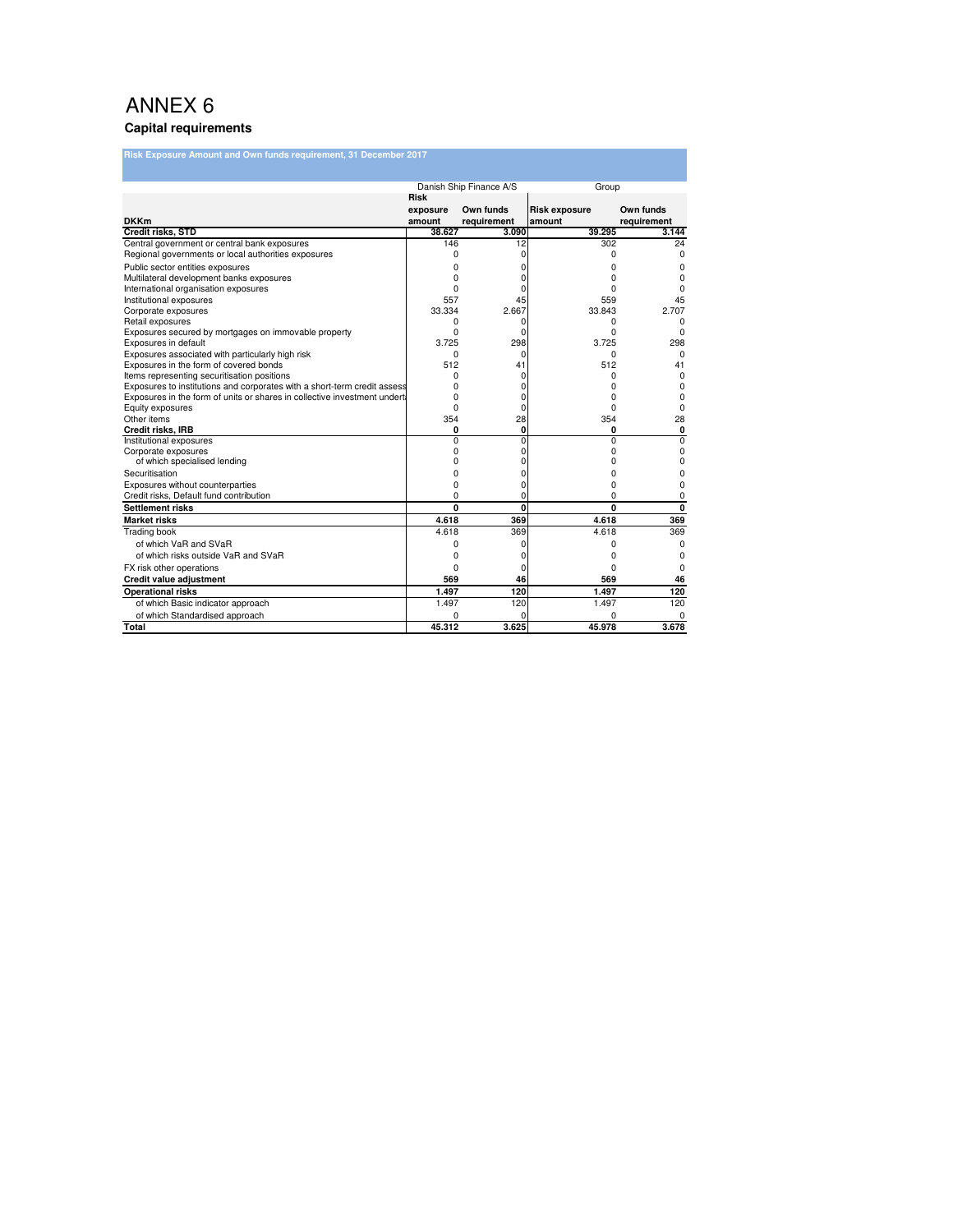### ANNEX 7 **Capital requirements**

| 2.9 Leverage ratio    | 2017   | 2016 Leverage ratio (group)  | 2017   | 2016   |
|-----------------------|--------|------------------------------|--------|--------|
| Tier 1 capital, DKKm  | 8930   | 8 781 Tier 1 capital. DKKm   | 5712   | 9896   |
| Total exposure, DKK m | 45 312 | 50 995 Total exposure, DKK m | 45 978 | 57 234 |
| Leverage ratio, %     | 13.80  | 13,60 Leverage ratio, %      | 8.70   | 12.40  |

| <b>Referece date</b>                                                     |                |                                                             | 31. december 2017                   |  |
|--------------------------------------------------------------------------|----------------|-------------------------------------------------------------|-------------------------------------|--|
| <b>Entity</b> name                                                       |                |                                                             | Danmarks Skibskredit A/S            |  |
| Level of application                                                     |                |                                                             |                                     |  |
|                                                                          |                |                                                             |                                     |  |
| Summary reconciliation of accounting assets and leverage ratio exposures |                |                                                             |                                     |  |
|                                                                          |                | Total assets as per published                               | <b>Applicable Amounts</b>           |  |
|                                                                          | $\,1\,$        |                                                             | 58.161                              |  |
|                                                                          |                | financial statements<br>Adjustment for entities which       |                                     |  |
|                                                                          |                | are consolidated for accounting                             |                                     |  |
|                                                                          | $\overline{2}$ | purposes but are outside the                                |                                     |  |
|                                                                          |                | scope of regulatory                                         |                                     |  |
|                                                                          |                | consolidation<br>[Adjustment for nauciary assets            |                                     |  |
|                                                                          |                |                                                             |                                     |  |
|                                                                          |                | recognised on the balance sheet                             |                                     |  |
|                                                                          |                | pursuant to the applicable                                  |                                     |  |
|                                                                          | 3              | accounting framework but                                    |                                     |  |
|                                                                          |                | excluded from the leverage ratio                            |                                     |  |
|                                                                          |                | exposure measure in                                         |                                     |  |
|                                                                          |                | accordance with Article 429(13)<br>of Regulation (EU) No    |                                     |  |
|                                                                          |                | 575/2013 "CDD")                                             |                                     |  |
|                                                                          | $\overline{4}$ | Adjustments for derivative                                  |                                     |  |
|                                                                          |                | financial instruments                                       | 1.266                               |  |
|                                                                          |                | Adjustments for securities                                  |                                     |  |
|                                                                          | 5              | financing transactions "SFTs"                               |                                     |  |
|                                                                          |                | Adjustment for off-balance                                  |                                     |  |
|                                                                          |                | sheet items (ie conversion to                               |                                     |  |
|                                                                          | 6              | credit equivalent amounts of off-                           | 5.478                               |  |
|                                                                          |                |                                                             |                                     |  |
|                                                                          |                | balance sheet exposures)<br>(Adjustment for intragroup      |                                     |  |
|                                                                          |                | exposures excluded from the                                 |                                     |  |
|                                                                          |                | leverage ratio exposure                                     |                                     |  |
|                                                                          | EU-6a          | measure in accordance with                                  |                                     |  |
|                                                                          |                | Article 429 (7) of Regulation                               |                                     |  |
|                                                                          |                | (EII) No 575/2013)<br>(Adjustment for exposures             |                                     |  |
|                                                                          |                | excluded from the leverage ratio                            |                                     |  |
|                                                                          |                | exposure measure in                                         |                                     |  |
|                                                                          | EU-6b          | accordance with Article 429                                 |                                     |  |
|                                                                          |                | (14) of Regulation (EU) No                                  |                                     |  |
|                                                                          |                | 575/2013)                                                   |                                     |  |
|                                                                          | 7              | Other adjustments                                           |                                     |  |
|                                                                          | 8              | Total leverage ratio exposure                               | 13,8                                |  |
|                                                                          |                |                                                             |                                     |  |
| Leverage ratio common disclosure                                         |                |                                                             |                                     |  |
|                                                                          |                |                                                             |                                     |  |
|                                                                          |                |                                                             | <b>CRR</b> leverage ratio exposures |  |
|                                                                          |                | On-balance sheet exposures (excluding derivatives and SFTs) |                                     |  |
|                                                                          |                | On-balance sheet items                                      |                                     |  |
|                                                                          | $\,1\,$        | (excluding derivatives, SFTs and                            | 56.896                              |  |
|                                                                          |                | fiduciary assets, but including                             |                                     |  |
|                                                                          |                | collateral)<br>(Asset amounts deducted in                   |                                     |  |
|                                                                          | $\overline{c}$ | determining Tier 1 capital)                                 |                                     |  |
|                                                                          |                | <b>Total on-balance sheet</b>                               |                                     |  |
|                                                                          |                | exposures (excluding                                        |                                     |  |
|                                                                          | 3              | derivatives, SFTs and                                       | 56.896                              |  |
|                                                                          |                | fiduciary assets) (sum of lines                             |                                     |  |
|                                                                          |                |                                                             |                                     |  |
|                                                                          |                | <b>Derivative exposures</b>                                 |                                     |  |
|                                                                          |                | Replacement cost associated                                 |                                     |  |
|                                                                          | 4              | with all derivatives                                        |                                     |  |
|                                                                          |                |                                                             |                                     |  |

| $\cdot$ | derivatives, SFTs and<br>fiduciary assets) (sum of lines                                                          | 50.070 |
|---------|-------------------------------------------------------------------------------------------------------------------|--------|
|         | $1$ and $21$<br><b>Derivative exposures</b>                                                                       |        |
|         |                                                                                                                   |        |
| 4       | Replacement cost associated<br>with all derivatives<br>transactions (ie net of eligible<br>cash variation margin) |        |
|         | Add-on amounts for PFE                                                                                            |        |
| 5       | associated with all derivatives                                                                                   | 1.266  |
|         | transactions (mark-to-market                                                                                      |        |
|         | method)                                                                                                           |        |
| EU-5a   | Exposure determined under                                                                                         |        |
|         | Original Exposure Method<br>Gross-up for derivatives                                                              |        |
|         | collateral provided where                                                                                         |        |
|         | deducted from the balance                                                                                         |        |
| 6       | sheet assets pursuant to the                                                                                      |        |
|         | applicable accounting                                                                                             |        |
|         | framework                                                                                                         |        |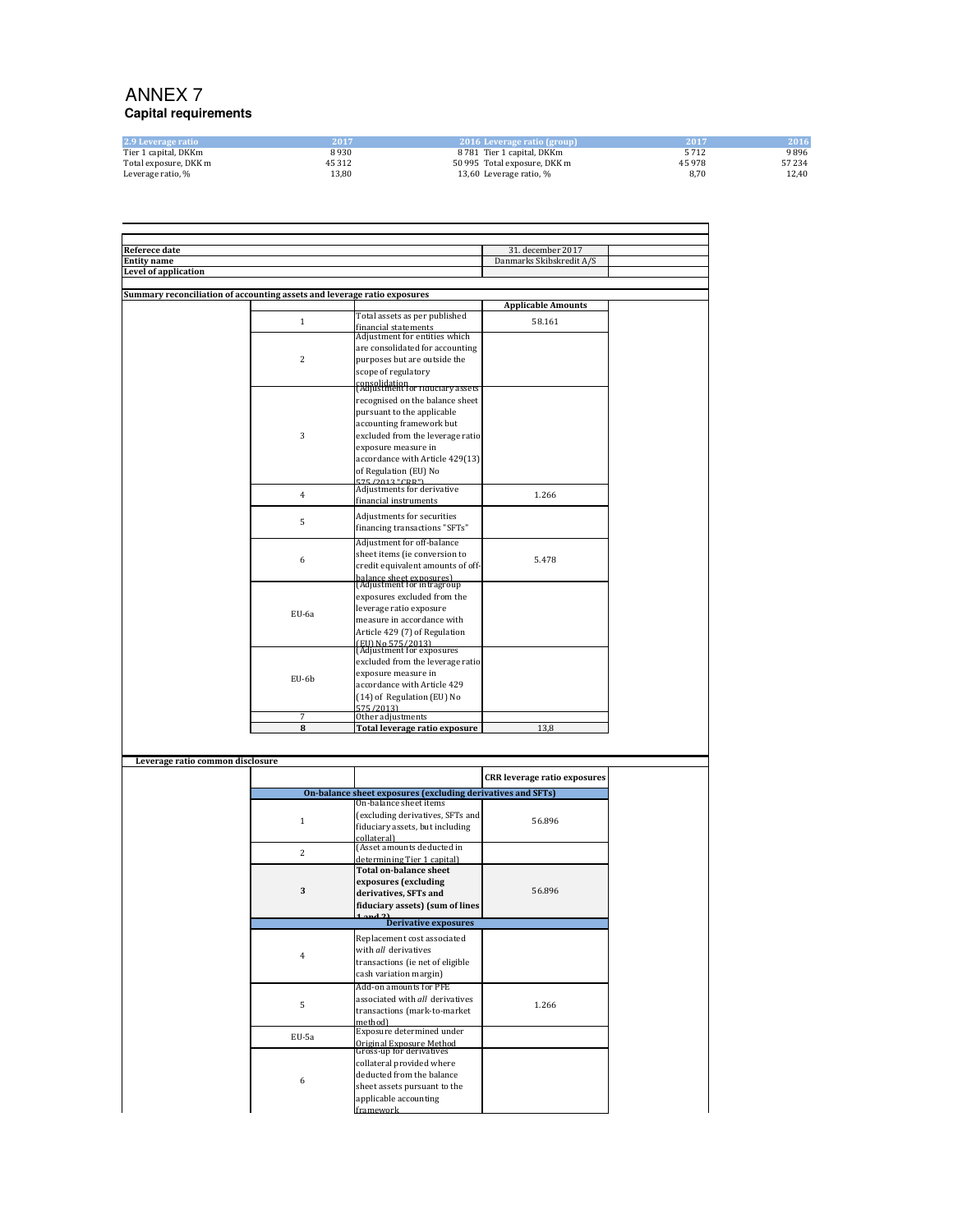|                | (Deductions of receivables                                                                               |                                     |
|----------------|----------------------------------------------------------------------------------------------------------|-------------------------------------|
| $\overline{7}$ | assets for cash variation margin                                                                         |                                     |
|                | provided in derivatives<br>transactions)                                                                 |                                     |
|                |                                                                                                          |                                     |
|                |                                                                                                          |                                     |
|                |                                                                                                          |                                     |
|                | (Exempted CCP leg of client-                                                                             |                                     |
| 8              | cleared trade exposures)                                                                                 |                                     |
|                |                                                                                                          |                                     |
|                |                                                                                                          |                                     |
|                |                                                                                                          |                                     |
| 9              | Adjusted effective notional                                                                              |                                     |
|                | amount of written credit<br>derivatives                                                                  |                                     |
|                |                                                                                                          |                                     |
|                | (Adjusted effective notional                                                                             |                                     |
| 10             | offsets and add-on deductions                                                                            |                                     |
|                | for written credit derivatives)                                                                          |                                     |
|                | <b>Total derivative exposures</b>                                                                        |                                     |
| 11             | (sum of lines 4 to 10)                                                                                   | 1.266                               |
|                |                                                                                                          |                                     |
|                | <b>Securities financing transaction exposures</b><br>Gross SFT assets (with no                           |                                     |
|                | recognition of netting), after                                                                           |                                     |
| 12             | adjusting for sales accounting                                                                           |                                     |
|                | transactions                                                                                             |                                     |
|                |                                                                                                          |                                     |
| 13             | (Netted amounts of cash                                                                                  |                                     |
|                | payables and cash receivables of<br>gross SFT assets)                                                    |                                     |
|                |                                                                                                          |                                     |
| 14             | Counterparty credit risk                                                                                 |                                     |
|                | exposure for SFT assets<br>Derogation for SFTs:                                                          |                                     |
|                | Counterparty credit risk                                                                                 |                                     |
| EU-14a         | exposure in accordance with                                                                              |                                     |
|                | Article 429b (4) and 222 of                                                                              |                                     |
|                | Regulation (EII) No 575/2013                                                                             |                                     |
| 15             | Agent transaction exposures                                                                              |                                     |
|                |                                                                                                          |                                     |
| EU-15a         | (Exempted CCP leg of client-                                                                             |                                     |
|                | cleared SFT exposure)                                                                                    |                                     |
|                | <b>Total securities financing</b>                                                                        |                                     |
| 16             | transaction exposures (sum                                                                               |                                     |
|                | of lines 12 to 15a)                                                                                      |                                     |
|                | Other off-balance sheet exposures                                                                        |                                     |
| 17             | Off-balance sheet exposures at                                                                           | 5.478                               |
|                | gross notional amount                                                                                    |                                     |
| 18             | (Adjustments for conversion to                                                                           |                                     |
|                | credit equivalent amounts)                                                                               |                                     |
| 19             | Other off-balance sheet                                                                                  | 5.478                               |
|                | exposures (sum of lines 17 to                                                                            |                                     |
|                |                                                                                                          |                                     |
|                | 18)                                                                                                      |                                     |
|                | Exempted exposures in accordance with Article 429(7) and (14) of Regulation (EU)                         |                                     |
|                | No 575/2013 (on and off balance sheet)                                                                   |                                     |
|                | (Intragroup exposures (solo                                                                              |                                     |
|                | basis) exempted in accordance                                                                            |                                     |
| EU-19a         | with Article 429(7) of                                                                                   | $\boldsymbol{0}$                    |
|                | Regulation (EU) No 575/2013                                                                              |                                     |
|                | (on and off balance sheet))                                                                              |                                     |
|                | (Exposures exempted in                                                                                   |                                     |
|                | accordance with Article 429                                                                              |                                     |
| EU-19b         | (14) of Regulation (EU) No                                                                               | $\boldsymbol{0}$                    |
|                | 575/2013 (on and off balance                                                                             |                                     |
|                | sheet))<br><b>Capital and total exposures</b>                                                            |                                     |
| 20             | Tier 1 capital                                                                                           | 8.930                               |
|                |                                                                                                          |                                     |
|                | Total leverage ratio                                                                                     |                                     |
| 21             | exposures (sum of lines 3, 11,                                                                           | 62.374                              |
|                | 16, 19, EU-19a and EU-19b)                                                                               |                                     |
|                | Leverage ratio                                                                                           |                                     |
| 22             | Leverage ratio                                                                                           | 13,8                                |
|                | Choice on transitional arrangements and amount of derecognised fiduciary items                           |                                     |
|                | Choice on transitional                                                                                   |                                     |
| EU-23          | arrangements for the definition                                                                          |                                     |
|                | of the capital measure                                                                                   |                                     |
|                | Amount of derecognised                                                                                   |                                     |
| EU-24          | fiduciary items in accordance                                                                            |                                     |
|                | with Article 429(11) of                                                                                  |                                     |
|                | Regulation (EU) NO 575/2013                                                                              |                                     |
|                |                                                                                                          |                                     |
|                | Table LRSpl: Split-up of on balance sheet exposures (excluding derivatives, SFTs and exempted exposures) |                                     |
|                |                                                                                                          | <b>CRR</b> leverage ratio exposures |
|                |                                                                                                          |                                     |
|                | Total on-balance sheet                                                                                   |                                     |
| $EU-1$         | exposures (excluding                                                                                     | 56.896                              |
|                | derivatives, SFTs, and exempted                                                                          |                                     |
| $EU-2$         | exposures), of which:<br>Trading book exposures                                                          | 10.369                              |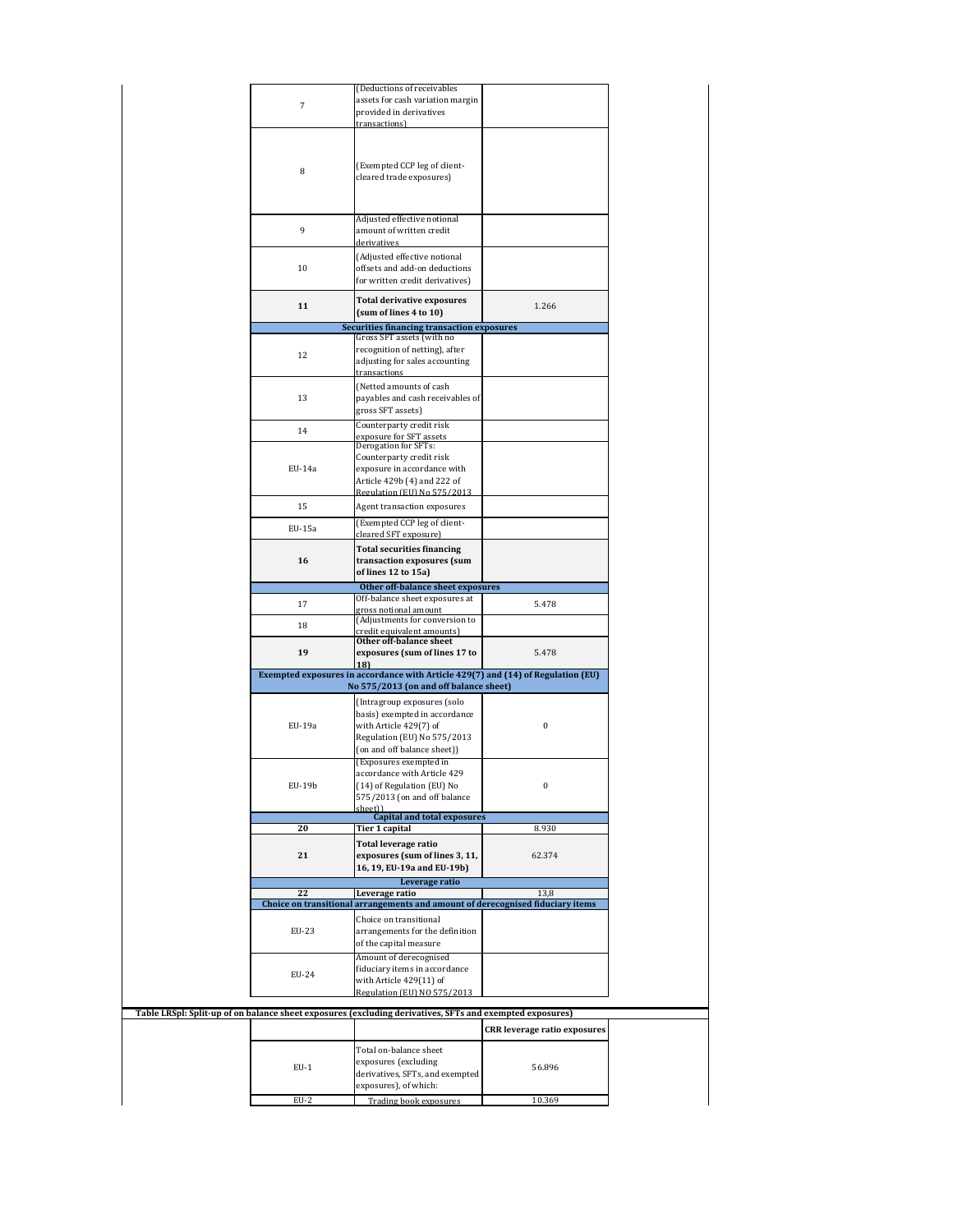| $EU-3$ | Banking book exposures, of<br>which:                                                                               | 46.527       |  |
|--------|--------------------------------------------------------------------------------------------------------------------|--------------|--|
| $EU-4$ | Covered bonds                                                                                                      | 4.918        |  |
| $EU-5$ | Exposures treated as<br>sovereigns                                                                                 | 831          |  |
| $EU-6$ | Exposures to regional<br>governments, MDB,<br>international organisations<br>and PSE NOT treated as<br>corroroiano | $\mathbf{0}$ |  |
| $EU-7$ | Institutions                                                                                                       | 1.926        |  |
| $EU-8$ | Secured by mortgages of<br>immovable properties                                                                    | $\mathbf{0}$ |  |
| $EU-9$ | Retail exposures                                                                                                   | $\Omega$     |  |
| EU-10  | Corporate                                                                                                          | 35.137       |  |
| EU-11  | Exposures in default                                                                                               | 3.360        |  |
| EU-12  | Other exposures (eg equity,<br>securitisations, and other<br>non-credit obligation assets)                         | 354          |  |

| 2.9 Leverage ratio    | -2017 | 2016    |
|-----------------------|-------|---------|
| Tier 1 capital, DKKm  | 5712  | 6 1 3 0 |
| Total exposure, DKK m | 45978 | 51 033  |
| Leverage ratio, %     | 8.70  | 12.40   |

| <b>Referece date</b>                                                     |                |                                                        | 31. december 2016            |  |
|--------------------------------------------------------------------------|----------------|--------------------------------------------------------|------------------------------|--|
| <b>Entity name</b>                                                       |                |                                                        | Danmarks Skibskredit - Group |  |
| <b>Level of application</b>                                              |                |                                                        |                              |  |
|                                                                          |                |                                                        |                              |  |
| Summary reconciliation of accounting assets and leverage ratio exposures |                |                                                        |                              |  |
|                                                                          |                |                                                        | <b>Applicable Amounts</b>    |  |
|                                                                          | $\mathbf{1}$   | Total assets as per published                          | 58.735                       |  |
|                                                                          |                | financial statements<br>Adjustment for entities which  |                              |  |
|                                                                          |                |                                                        |                              |  |
|                                                                          |                | are consolidated for accounting                        |                              |  |
|                                                                          | $\overline{c}$ | purposes but are outside the                           | $\mathbf{0}$                 |  |
|                                                                          |                | scope of regulatory                                    |                              |  |
|                                                                          |                | consolidation<br>[Adjustment for nauciary assets]      |                              |  |
|                                                                          |                | recognised on the balance sheet                        |                              |  |
|                                                                          |                | pursuant to the applicable                             |                              |  |
|                                                                          |                | accounting framework but                               |                              |  |
|                                                                          | 3              | excluded from the leverage ratio                       | $\Omega$                     |  |
|                                                                          |                | exposure measure in                                    |                              |  |
|                                                                          |                | accordance with Article 429(13)                        |                              |  |
|                                                                          |                | of Regulation (EU) No                                  |                              |  |
|                                                                          |                | <b>575/2013 "CRP"</b>                                  |                              |  |
|                                                                          | $\overline{4}$ | Adjustments for derivative                             | 1.266                        |  |
|                                                                          |                | financial instruments                                  |                              |  |
|                                                                          |                | Adjustments for securities                             |                              |  |
|                                                                          | 5              | financing transactions "SFTs"                          | $\mathbf{0}$                 |  |
|                                                                          |                | Adjustment for off-balance                             |                              |  |
|                                                                          |                | sheet items (ie conversion to                          |                              |  |
|                                                                          | 6              | credit equivalent amounts of off-                      | 5.478                        |  |
|                                                                          |                |                                                        |                              |  |
|                                                                          |                | balance sheet exposures)<br>(Adjustment for intragroup |                              |  |
|                                                                          |                | exposures excluded from the                            |                              |  |
|                                                                          |                | leverage ratio exposure                                |                              |  |
|                                                                          | EU-6a          | measure in accordance with                             | $\Omega$                     |  |
|                                                                          |                | Article 429 (7) of Regulation                          |                              |  |
|                                                                          |                |                                                        |                              |  |
|                                                                          |                | (EU) No 575/2013)<br>(Adjustment for exposures         |                              |  |
|                                                                          |                | excluded from the leverage ratio                       |                              |  |
|                                                                          | EU-6b          | exposure measure in                                    | $\mathbf{0}$                 |  |
|                                                                          |                | accordance with Article 429                            |                              |  |
|                                                                          |                | (14) of Regulation (EU) No                             |                              |  |
|                                                                          |                | 575/2013)                                              |                              |  |
|                                                                          | $\overline{7}$ | Other adjustments                                      | 573                          |  |
|                                                                          | 8              | Total leverage ratio exposure                          | 8,7                          |  |

| Leverage ratio common disclosure |   |                                                             |                                     |  |
|----------------------------------|---|-------------------------------------------------------------|-------------------------------------|--|
|                                  |   |                                                             | <b>CRR</b> leverage ratio exposures |  |
|                                  |   | On-balance sheet exposures (excluding derivatives and SFTs) |                                     |  |
|                                  |   | On-balance sheet items                                      |                                     |  |
|                                  |   | (excluding derivatives, SFTs and                            | 57.470                              |  |
|                                  |   | fiduciary assets, but including                             |                                     |  |
|                                  |   | collateral)                                                 |                                     |  |
|                                  | 2 | (Asset amounts deducted in                                  |                                     |  |
|                                  |   | determining Tier 1 capital)                                 |                                     |  |
|                                  |   | <b>Total on-balance sheet</b>                               |                                     |  |
|                                  |   | exposures (excluding                                        |                                     |  |
|                                  | 3 | derivatives, SFTs and                                       | 57.470                              |  |
|                                  |   | fiduciary assets) (sum of lines                             |                                     |  |
|                                  |   | $1$ and $21$                                                |                                     |  |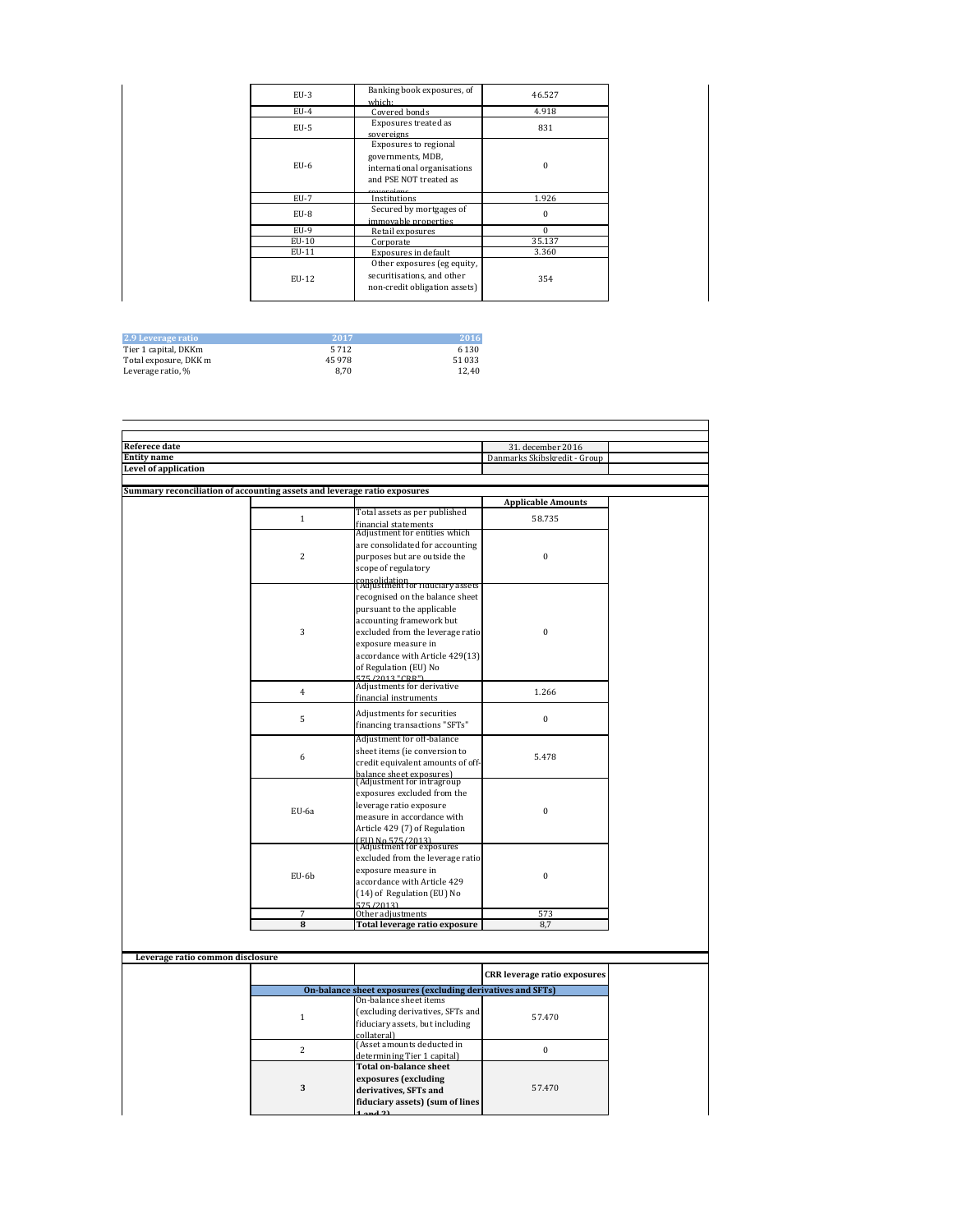|        | Derivative exposures                                                             |          |
|--------|----------------------------------------------------------------------------------|----------|
|        | Replacement cost associated                                                      |          |
|        | with all derivatives                                                             |          |
| 4      | transactions (ie net of eligible                                                 |          |
|        | cash variation margin)                                                           |          |
|        | Add-on amounts for PFE                                                           |          |
|        | associated with all derivatives                                                  |          |
| 5      | transactions (mark-to-market                                                     | 1.266    |
|        | method).                                                                         |          |
| EU-5a  | Exposure determined under                                                        |          |
|        | Original Exposure Method<br>Gross-up for derivatives                             |          |
|        | collateral provided where                                                        |          |
|        | deducted from the balance                                                        |          |
| 6      | sheet assets pursuant to the                                                     |          |
|        | applicable accounting                                                            |          |
|        | framework                                                                        |          |
|        | (Deductions of receivables                                                       |          |
| 7      | assets for cash variation margin                                                 |          |
|        | provided in derivatives                                                          |          |
|        | transactions)                                                                    |          |
| 8      | (Exempted CCP leg of client-                                                     |          |
|        | cleared trade exposures)<br>Adjusted effective notional                          |          |
| 9      | amount of written credit                                                         |          |
|        | derivatives                                                                      |          |
|        |                                                                                  |          |
|        | (Adjusted effective notional                                                     |          |
| 10     | offsets and add-on deductions                                                    |          |
|        | for written credit derivatives)                                                  |          |
|        | <b>Total derivative exposures</b>                                                |          |
| 11     | (sum of lines 4 to 10)                                                           | 1.266    |
|        | <b>Securities financing transaction exposures</b>                                |          |
|        | Gross SFT assets (with no                                                        |          |
|        | recognition of netting), after                                                   |          |
| 12     | adjusting for sales accounting                                                   |          |
|        | transactions                                                                     |          |
|        | (Netted amounts of cash                                                          |          |
| 13     | payables and cash receivables of                                                 |          |
|        | gross SFT assets)                                                                |          |
|        |                                                                                  |          |
| 14     | Counterparty credit risk<br>exposure for SFT assets                              |          |
|        | Derogation for SFTs:                                                             |          |
|        | Counterparty credit risk                                                         |          |
| EU-14a | exposure in accordance with                                                      |          |
|        | Article 429b (4) and 222 of                                                      |          |
|        | Regulation (EU) No 575/2013                                                      |          |
| 15     | Agent transaction exposures                                                      |          |
| EU-15a | (Exempted CCP leg of client-                                                     |          |
|        | cleared SFT exposure)                                                            |          |
|        | <b>Total securities financing</b>                                                |          |
| 16     | transaction exposures (sum                                                       | $\bf{0}$ |
|        | of lines 12 to 15a)                                                              |          |
|        | Other off-balance sheet exposures                                                |          |
|        | Off-balance sheet exposures at                                                   |          |
| 17     | gross notional amount                                                            | 5.478    |
| 18     | (Adjustments for conversion to                                                   | 0        |
|        | credit equivalent amounts)                                                       |          |
|        |                                                                                  |          |
|        | Other off-balance sheet                                                          |          |
| 19     | exposures (sum of lines 17 to                                                    | 5.478    |
|        | <b>18</b>                                                                        |          |
|        | Exempted exposures in accordance with Article 429(7) and (14) of Regulation (EU) |          |
|        | No 575/2013 (on and off balance sheet)                                           |          |
|        | (Intragroup exposures (solo                                                      |          |
|        | basis) exempted in accordance                                                    |          |
| EU-19a | with Article 429(7) of                                                           | 0        |
|        | Regulation (EU) No 575/2013                                                      |          |
|        | (on and off balance sheet))                                                      |          |
|        | (Exposures exempted in                                                           |          |
|        | accordance with Article 429                                                      |          |
| EU-19b | (14) of Regulation (EU) No                                                       | 0        |
|        | 575/2013 (on and off balance                                                     |          |
|        | sheet))                                                                          |          |
|        | <b>Capital and total exposures</b>                                               |          |
| 20     | Tier 1 capital                                                                   | 5.712    |
|        | Total leverage ratio                                                             |          |
| 21     | exposures (sum of lines 3, 11,                                                   | 62.948   |
|        | 16, 19, EU-19a and EU-19b)                                                       |          |
|        | Leverage ratio                                                                   |          |
| 22     | Leverage ratio                                                                   | 8,7      |
|        | Choice on transitional arrangements and amount of derecognised fiduciary items   |          |
|        | Choice on transitional                                                           |          |
| EU-23  | arrangements for the definition                                                  |          |
|        | of the capital measure                                                           |          |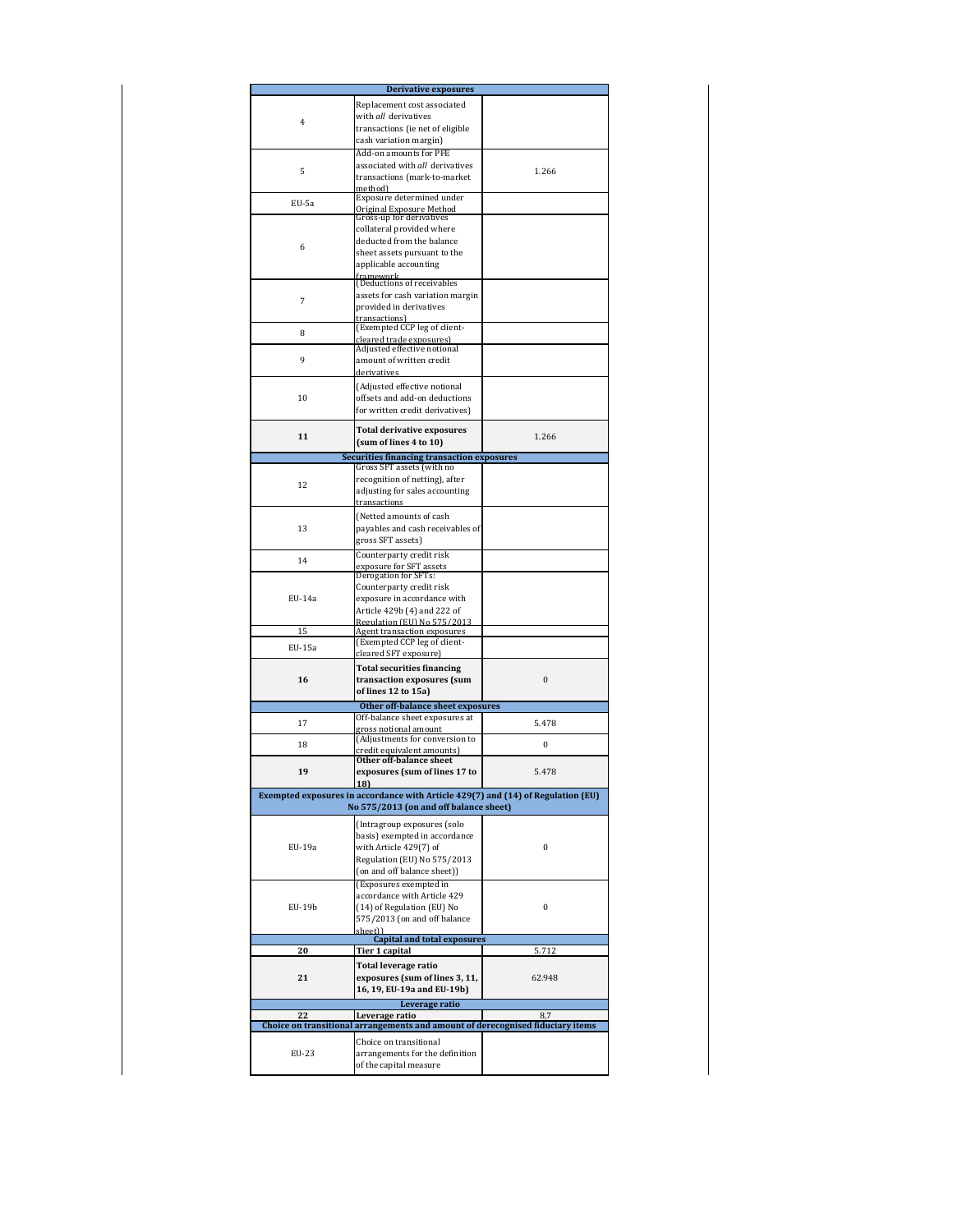| EU-24<br>Table LRSpl: Split-up of on balance sheet exposures (excluding derivatives, SFTs and exempted exposures) | Amount of derecognised<br>fiduciary items in accordance<br>with Article 429(11) of<br>Regulation (EU) NO 575/2013 |                                     |
|-------------------------------------------------------------------------------------------------------------------|-------------------------------------------------------------------------------------------------------------------|-------------------------------------|
|                                                                                                                   |                                                                                                                   | <b>CRR</b> leverage ratio exposures |
| $EU-1$                                                                                                            | Total on-balance sheet<br>exposures (excluding<br>derivatives, SFTs, and exempted<br>exposures), of which:        | 57.470                              |
| $EU-2$                                                                                                            | Trading book exposures                                                                                            | 10.369                              |
| $EU-3$                                                                                                            | Banking book exposures, of<br>which:                                                                              | 47.101                              |
| $EU-4$                                                                                                            | Covered bonds                                                                                                     | 4.918                               |
| $EU-5$                                                                                                            | Exposures treated as<br>sovereigns                                                                                | 894                                 |
| $EU-6$                                                                                                            | Exposures to regional<br>governments, MDB,<br>international organisations<br>and PSE NOT treated as<br>covereigne | $\Omega$                            |
| $EU-7$                                                                                                            | Institutions                                                                                                      | 1.929                               |
| $EU-8$                                                                                                            | Secured by mortgages of<br>immovable properties                                                                   | $\mathbf{0}$                        |
| $EU-9$                                                                                                            | Retail exposures                                                                                                  | $\Omega$                            |
| EU-10                                                                                                             | Corporate                                                                                                         | 35.646                              |
| EU-11                                                                                                             | Exposures in default                                                                                              | 3.360                               |
| EU-12                                                                                                             | Other exposures (eg equity,<br>securitisations, and other<br>non-credit obligation assets)                        | 354                                 |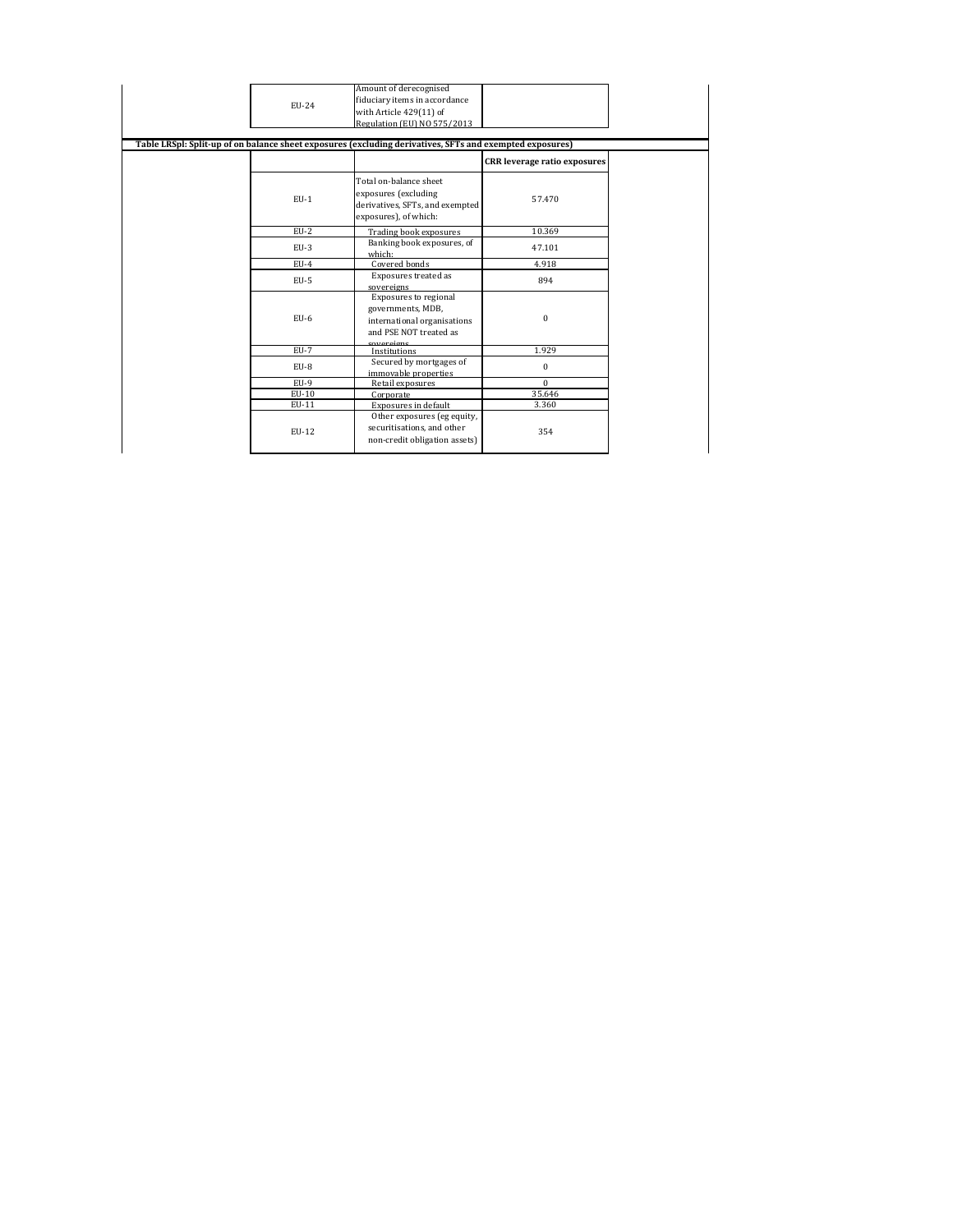**Liquidity risk**

| <b>Encumbered and unencumbered assets</b>      |                                      |                                                 |                                 |                                                           |                                                                             |                            |       |                            |
|------------------------------------------------|--------------------------------------|-------------------------------------------------|---------------------------------|-----------------------------------------------------------|-----------------------------------------------------------------------------|----------------------------|-------|----------------------------|
|                                                |                                      |                                                 |                                 |                                                           |                                                                             |                            |       |                            |
|                                                | Carrying amount of encumbered assets |                                                 | Fair value of encumbered assets |                                                           | Carrying amount of unencumbered Fair value of unencumbered assets<br>assets |                            |       |                            |
|                                                |                                      | of which notionally elligible<br>EHOLA and HOLA |                                 | of which notionally<br>elligible EHQLA and<br><b>HOLA</b> |                                                                             | of which EHQLA<br>and HOLA |       | of which EHQLA<br>and HOLA |
| Assets of the reporting institution            | 47.469                               |                                                 |                                 |                                                           | 10.692                                                                      |                            |       |                            |
| Equity instruments                             | $\Omega$                             |                                                 |                                 |                                                           | 11                                                                          |                            |       |                            |
| Debt securities                                | 12.299                               |                                                 | 12.299                          |                                                           | 7.795                                                                       |                            | 7.795 |                            |
| of which: covered bonds                        | 9.708                                |                                                 | 12.299                          |                                                           | 4.424                                                                       |                            | 4.424 |                            |
| of which: asset-backed securities              |                                      |                                                 |                                 |                                                           |                                                                             |                            |       |                            |
| of which: issued by general governments        | 2.591                                |                                                 |                                 |                                                           | 3.371                                                                       |                            | 3.371 |                            |
| of which: issued by financial corporations     | $\mathbf 0$                          |                                                 |                                 |                                                           | 4.424                                                                       |                            | 4.424 |                            |
| of which: issued by non-financial corporations |                                      |                                                 |                                 |                                                           |                                                                             |                            |       |                            |
| Other assets                                   | 35.170                               |                                                 |                                 |                                                           | 2.887                                                                       |                            |       |                            |
| of which:                                      |                                      |                                                 |                                 |                                                           |                                                                             |                            |       |                            |

#### **Collateral recieved**

|                                                                                        | Fair value of encumbered collateral received or own debt<br>securities issued |                                                 | Unencumbered                                                                                 |                                   |
|----------------------------------------------------------------------------------------|-------------------------------------------------------------------------------|-------------------------------------------------|----------------------------------------------------------------------------------------------|-----------------------------------|
|                                                                                        |                                                                               |                                                 | Fair value of collateral received or own debt securities<br>issued available for encumbrance |                                   |
|                                                                                        |                                                                               | of which notionally elligible<br>EHOLA and HOLA |                                                                                              | of which EHQLA and<br><b>HOLA</b> |
| Collateral received by the reporting institution                                       | $\mathbf 0$                                                                   |                                                 | 1.130                                                                                        |                                   |
| Loans on demand                                                                        |                                                                               |                                                 | 15                                                                                           |                                   |
| Equity instruments                                                                     |                                                                               |                                                 |                                                                                              |                                   |
| Debt securities                                                                        |                                                                               |                                                 | 1.115                                                                                        |                                   |
| of which: covered bonds                                                                |                                                                               |                                                 | 1.107                                                                                        |                                   |
| of which: asset-backed securities                                                      |                                                                               |                                                 |                                                                                              |                                   |
| of which: issued by general governments                                                |                                                                               |                                                 | 8                                                                                            |                                   |
| of which: issued by financial corporations                                             |                                                                               |                                                 |                                                                                              |                                   |
| of which: issued by non-financial corporations                                         |                                                                               |                                                 |                                                                                              |                                   |
| Loans and advances other than loans on demand                                          |                                                                               |                                                 |                                                                                              |                                   |
| Other collateral received                                                              |                                                                               |                                                 |                                                                                              |                                   |
| of which:                                                                              |                                                                               |                                                 |                                                                                              |                                   |
| Own debt securities issued other than own covered bonds or asset-<br>hacked securities |                                                                               |                                                 |                                                                                              |                                   |
| Own covered bonds and asset-backed securities issued and not yet<br>pledged            |                                                                               |                                                 |                                                                                              |                                   |
| TOTAL ASSETS, COLLATERAL RECEIVED AND OWN DEBT<br>SECURITIES ISSUED                    |                                                                               |                                                 |                                                                                              |                                   |

#### **Source of encumbrance**

|                                                   | Matching liabilities.<br>contingent liabilities or<br>securities lent | Assets, collateral received<br>and own<br>debt securities issued other<br>than covered bonds and |
|---------------------------------------------------|-----------------------------------------------------------------------|--------------------------------------------------------------------------------------------------|
| Carrying amount of selected financial liabilities | 43.415                                                                | 47.002                                                                                           |
| of which:                                         |                                                                       |                                                                                                  |